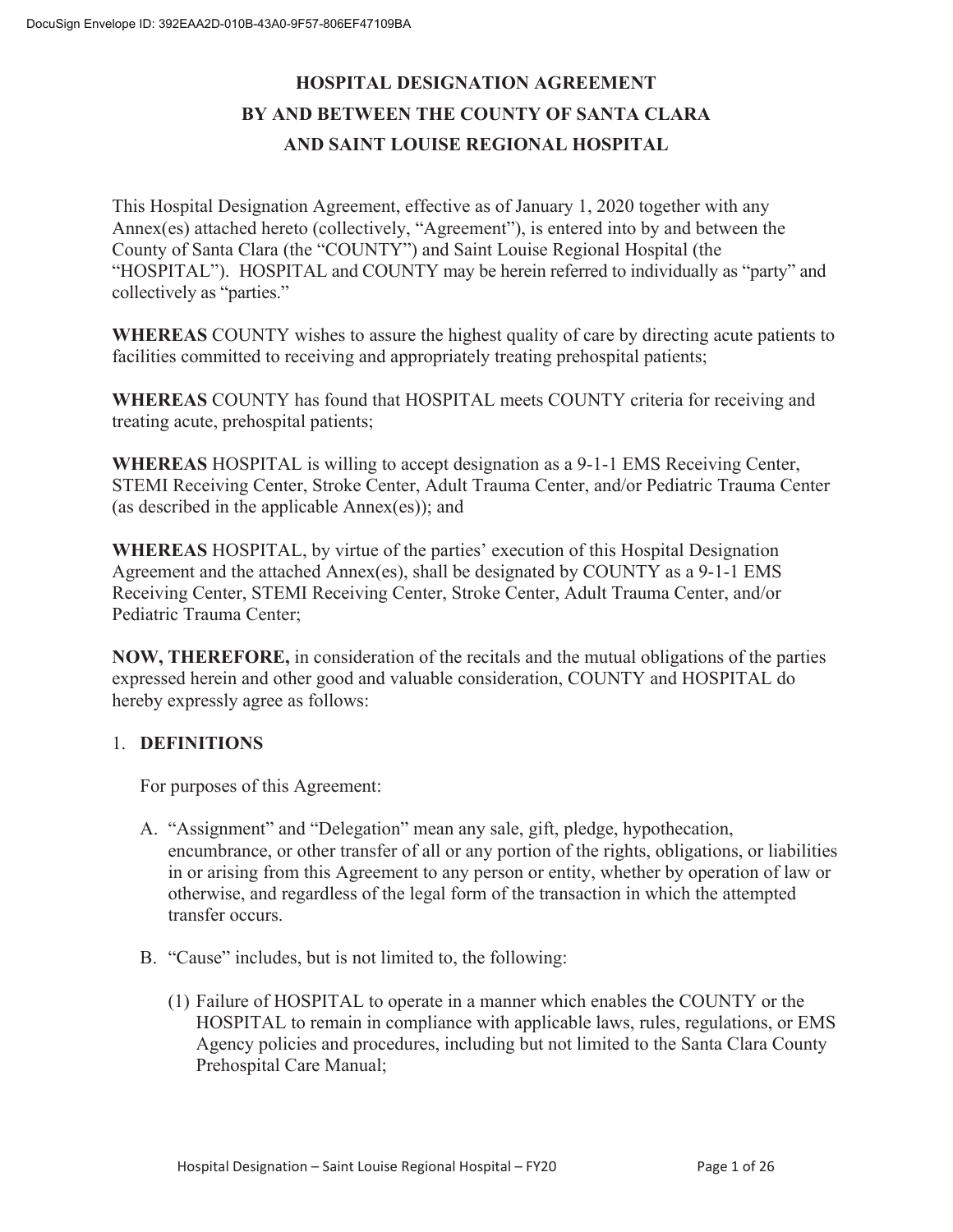- (2) Failure of HOSPITAL to provide timely physician coverage for patients transported to HOSPITAL pursuant to this Agreement, causing unnecessary risk of mortality or morbidity, as determined by COUNTY;
- (3) Any failure of performance, clinical or other, required in accordance with the Agreement and which is determined by the EMS Agency's Medical Director to constitute an endangerment to public health and safety.
- (4) Falsification of information or data supplied by HOSPITAL to COUNTY;
- (5) Acceptance by the HOSPITAL or HOSPITAL'S employees of any bribe, kickback or consideration of any kind in exchange for any consideration whatsoever, when such consideration or action on the part of the HOSPITAL or HOSPITAL'S employees could be reasonably construed as a violation of federal, state or local law.
- (6) Failure by HOSPITAL to strictly observe any provision in this Agreement;
- (7) Failure by HOSPITAL to remedy recurring malfunction, staff shortages, response delays, facility problems leading to diversion of ambulances or excessive ambulance patient offload times; and
- (8) The HOSPITAL is adjudged to be bankrupt or has a general assignment for the benefit of its creditors, or a receiver is appointed on account of HOSPITAL's insolvency.
- C. "EMS Agency" means the COUNTY's Emergency Medical Services Agency.
- D. "EMS System" means the emergency medical services system operated by the EMS Agency to provide personnel, facilities, and equipment for the effective and coordinated delivery of medical care services under emergency conditions in the COUNTY.

### 2. **TERM**

This Hospital Designation Agreement shall be valid for a period of five years, beginning on January 1, 2020 and continuing until December 31, 2024, unless earlier terminated pursuant to this Hospital Designation Agreement. Any Annex entered into pursuant to this Hospital Designation Agreement shall be valid from the date of mutual execution of the Annex until the earliest of (1) expiration of this Hospital Designation Agreement, (2) termination of this Hospital Designation Agreement, or (3) termination of the Annex.

### 3. **DESIGNATION FEES**

A. Amount of Fee(s)

In exchange for designation as a 9-1-1 EMS Receiving Center, STEMI Receiving Center, Stroke Center, Adult Trauma Center, and/or Pediatric Trauma Center, HOSPITAL shall pay COUNTY in accordance with the COUNTY Board of Supervisors' approved fee schedule, as may be amended by the COUNTY from time to time, together with any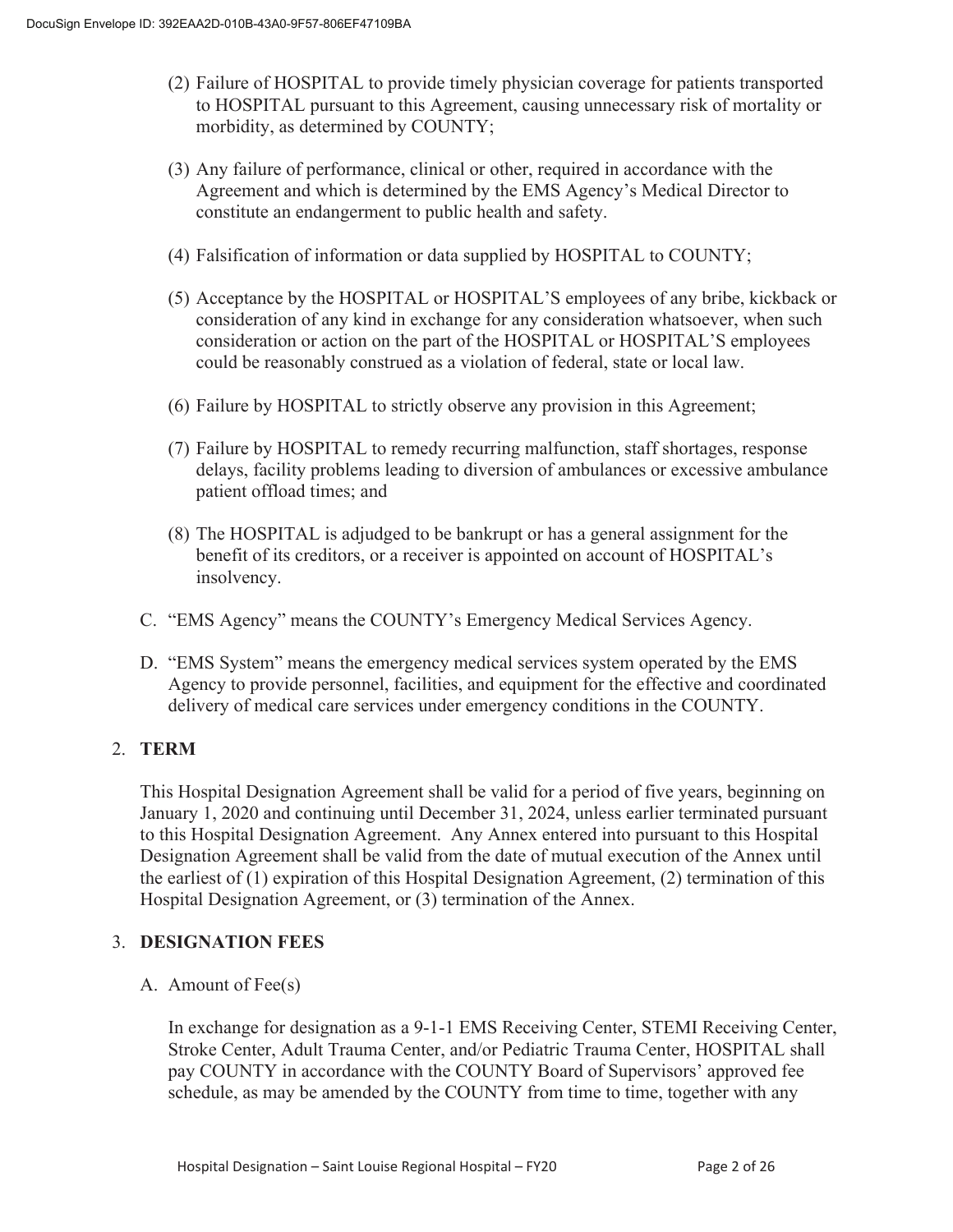fee(s) identified in the attached Annex(es). The fee(s) shall be used to pay the cost to the EMS Agency of administering and evaluating the 9-1-1 EMS Receiving Center system, STEMI Receiving Center system, Stroke Center system, and/or Trauma Center system, as applicable.

B. Payment of Fee(s)

Fee(s) shall be paid in full within thirty (30) calendar days of receipt of an invoice from the COUNTY.

### 4. **DISCLAIMER**

HOSPITAL acknowledges that COUNTY makes no representation, and does not guarantee that any patients will be delivered, directed, or diverted to HOSPITAL for care pursuant to this Agreement and cannot assure that a minimum number of patients will be delivered to HOSPITAL during the term of this Agreement.

### 5. **OBLIGATIONS OF HOSPITAL**

- A. HOSPITAL shall comply with all HOSPITAL obligations set forth in the attached Annex(es).
- B. HOSPITAL shall comply with all standards criteria identified within this Agreement, as well as all applicable EMS Agency policies and procedures, as amended from time to time, including but not limited to the Santa Clara County Prehospital Care Policy Manual.
- C. Any transfer of a patient must be in accordance with the Emergency Medical Treatment and Active Labor Act (42 U.S.C § 1395dd), the regulations promulgated thereunder, and applicable EMS Agency policies and procedures, including but not limited to the Santa Clara County Prehospital Care Policy Manual, as amended from time to time.
- D. HOSPITAL shall maintain an adequate number of physicians, surgeons, nurses, and other medical staff possessing that degree of learning and skill ordinarily possessed by medical personnel practicing in the same or similar circumstances.
- E. HOSPITAL shall provide, at HOSPITAL's sole expense, all persons, employees, supplies, equipment, and facilities needed to perform the services required under this Agreement. All such services will be performed by HOSPITAL, or under HOSPITAL's supervision by persons authorized by HOSPITAL to perform such services.
- F. HOSPITAL shall immediately notify the EMS Agency of any circumstances that will prevent HOSPITAL from providing the services described in this Agreement.
- G. HOSPITAL shall comply with any EMS Agency plan of correction, regarding any identified failure to meet any standards identified in this Agreement, within the timeframes established by the EMS Agency.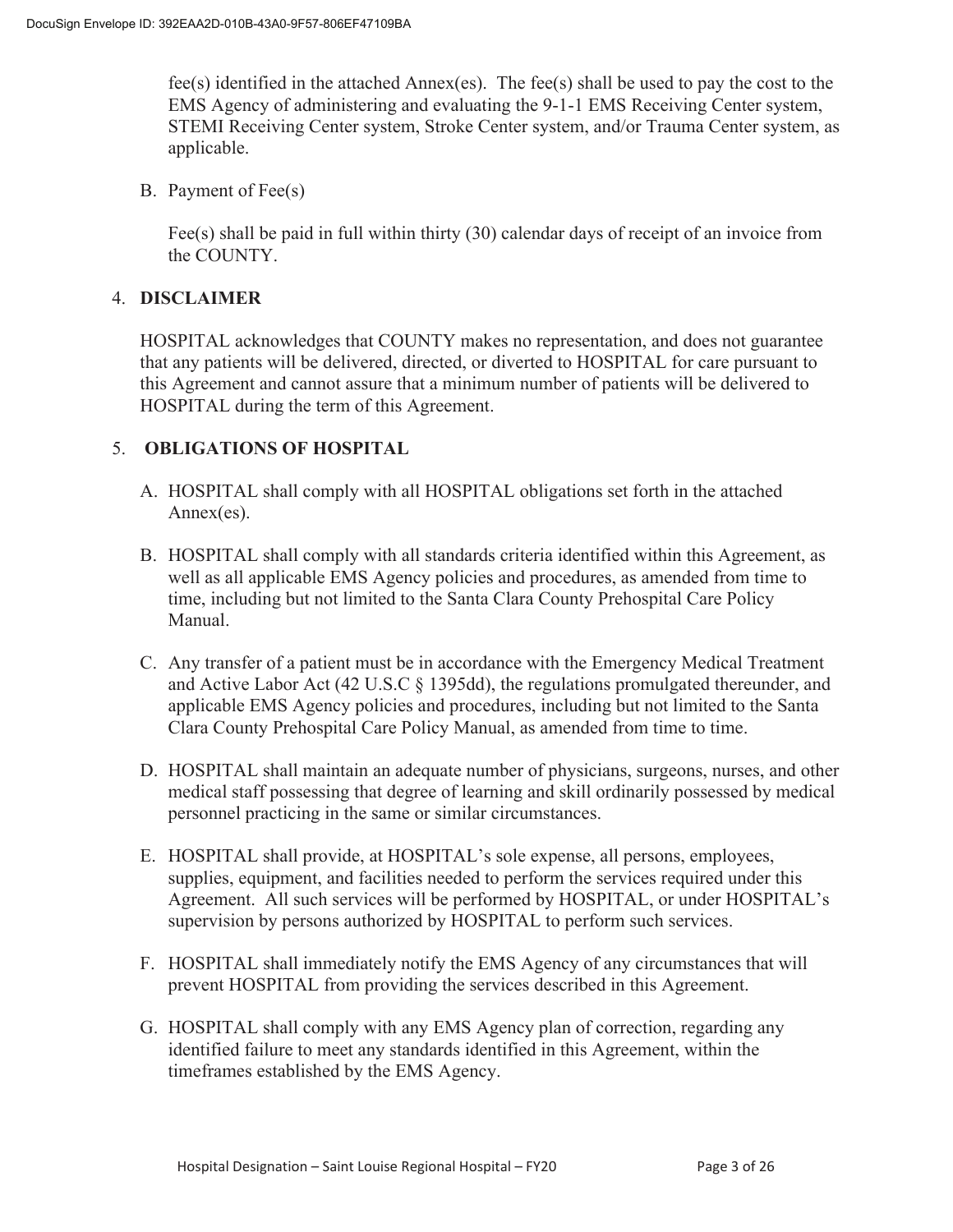H. Required Designation as a 9-1-1 EMS Receiving Center

As a condition of obtaining and maintaining designation as a STEMI Receiving Center, Stroke Center, Adult Trauma Center, or Pediatric Trauma Center, HOSPITAL shall obtain and maintain designation as a 9-1-1 EMS Receiving Center.

- I. Licensing and Accreditation
	- (1) HOSPITAL shall possess a current California Department of Public Health license for basic or comprehensive emergency service.
	- (2) HOSPITAL shall maintain accreditation by the Joint Commission.
	- (3) HOSPITAL shall notify COUNTY within 24 hours any time that HOSPITAL becomes aware that HOSPITAL is not in compliance with any applicable federal, state, or local laws, rules, regulations, policies or procedures related to performance of services under this Agreement. Such notice shall indicate the reason(s), date(s), and time(s) for non-compliance and corrective actions that are being taken to resolve the violation. The COUNTY shall determine, in its sole and absolute discretion, whether the HOSPITAL may continue to receive patients pursuant to this Agreement during the period that corrective actions are underway.
- J. Compliance With All Laws and Regulations

HOSPITAL shall comply with all laws, codes, regulations, rules and orders applicable to its performance under this Agreement, including but not limited to applicable EMS Agency policies and procedures such as the Santa Clara County Prehospital Care Policy Manual, as amended from time to time.

- K. Data Collection/Records
	- (1) HOSPITAL shall maintain patient care, revenue, and expenditure data during the term of this Agreement and for a period of seven (7) years from the termination of this Agreement or until all claims, if any, have been resolved, whichever period is longer, or longer of otherwise required under other provisions of this Agreement. Such records shall be maintained in such a fashion as to be able to separately identify patients served pursuant to each Annex to this Agreement.
	- (2) HOSPITAL shall participate in an electronic data exchange with the EMS Agency. This data shall consist of pre-hospital patient care data coming into the hospital's electronic health record (EHR) system, as well as patient outcome data and billing data being sent back to the EMS Agency's electronic patient care record (ePCR) solution.
	- (3) HOSPITAL shall provide patient outcome data to the EMS Agency through a Hospital Information Exchange (HIE) solution if the EMS Agency adopts and implements such a solution.
	- (4) HOSPITAL shall provide insurance/billing information on 9-1-1 EMS patients transported to the HOSPITAL, to the ambulance company that transported the patient to the facility at time of transport, if possible.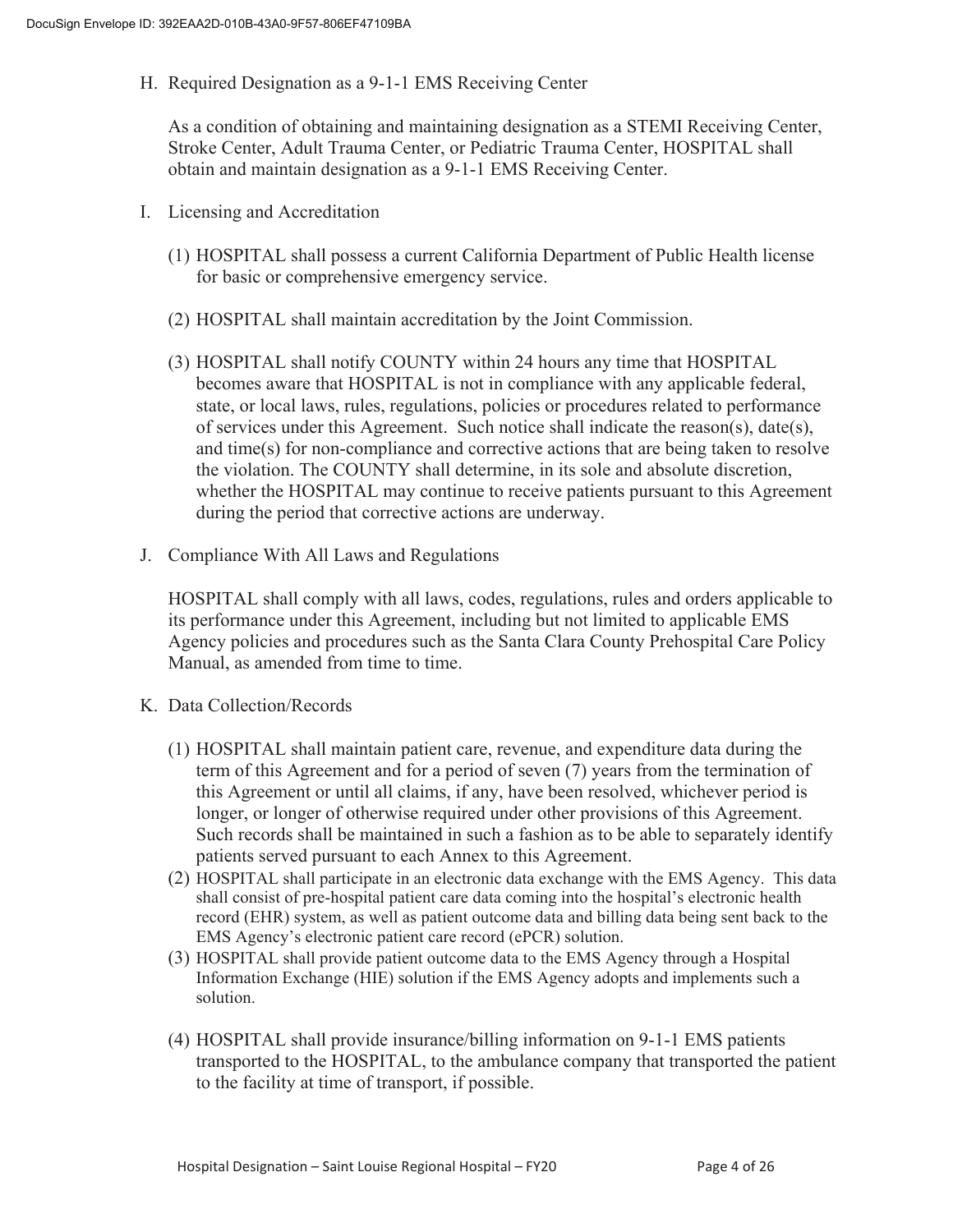- (5) HOSPITAL shall participate in data collection and evaluation studies conducted by the EMS Agency, including but not limited to clinical outcomes, upon request from the EMS Agency.
- (6) HOSPITAL shall submit reports to EMS Agency quarterly or as requested.
- (7) Specific to non-trauma center hospitals: If HOSPITAL is not designated by COUNTY as a Pediatric Trauma Center or Adult Trauma Center, HOSPITAL shall submit specific outcome data quarterly for all patients who are transported by ambulance to the HOSPITAL and then admitted to the HOSPITAL with an ICD-9 (or subsequent ICD-10) injury code between 800-959.9 if they meet COUNTY's prehospital major trauma criteria. It is preferable for a non-trauma center hospital to transfer patients who meet major trauma criteria to a Pediatric Trauma Center or Adult Trauma Center, as applicable. If a non-trauma center hospital receives and admits patients who meet COUNTY's prehospital major trauma criteria, the EMS Agency may require the hospital to submit additional outcome information. This information may include but is not limited to: nature and extent of injuries, diagnostic tests performed, treatment, surgical procedures, unplanned readmissions, complications, ED and hospital disposition data, mortality rates and length of stay. These reports shall be incorporated into the Santa Clara County Trauma Registry.

### 6. **OBLIGATIONS OF COUNTY**

- A. COUNTY shall comply with all COUNTY obligations set forth in the attached Annex(es).
- B. COUNTY shall provide or cause to be provided to HOSPITAL system data related to prehospital care that COUNTY determines shall contribute to continuous quality improvement, provided, however, that this subsection shall not confer any right to HOSPITAL to receive or demand system data from COUNTY.
- C. COUNTY shall develop and promulgate medical control policies and EMS System procedures consistent with applicable federal and state statutes and regulations, and COUNTY ordinances.
- D. COUNTY shall administer and coordinate the EMS System consistent with the Emergency Medical Services System and the Prehospital Emergency Medical Care Personnel Act, codified in California Health and Safety Code Division 2.5.
- E. COUNTY shall use its best efforts to procure funding to maintain the EMS System, including actively seeking grant funding at the federal, state, and local levels.
- F. COUNTY shall provide HOSPITAL with standardized EMS System policies and/or protocols as contained in the Santa Clara County Prehospital Care Policy Manual, as may be amended from time to time.
- G. COUNTY shall develop and coordinate a comprehensive EMS data collection system, in consultation with various EMS System stakeholder committees and HOSPITAL, which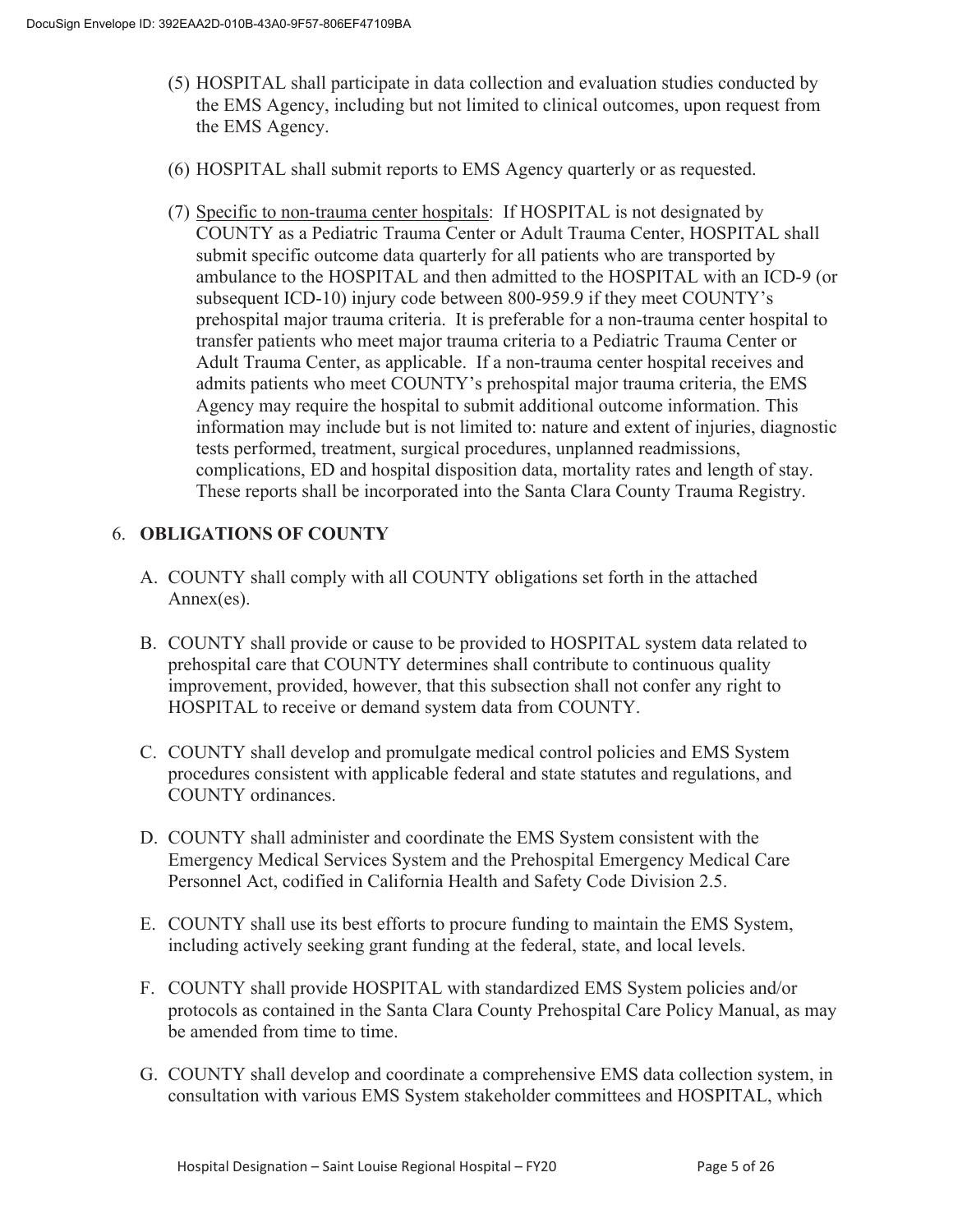includes required data elements, data analysis, report generation, and other details related to evaluating and ensuring the quality of the EMS System.

- H. COUNTY shall develop EMS policies and procedures, clinical protocols and other EMS plans based on the processes described in the EMS Policies and Procedures Manual, as may be revised from time to time by COUNTY. Whenever reasonably possible, COUNTY shall provide HOSPITAL with adequate time to plan, budget and train personnel affected by changes in EMS policies, procedures, clinical protocols or other EMS plans.
- I. COUNTY shall not be liable for any costs or expenses incurred by HOSPITAL to satisfy HOSPITAL's responsibilities under this Agreement, including any costs or expenses incurred by HOSPITAL for services provided to patients lacking the ability to pay for services.

### 7. **MUTUAL COOPERATION**

It is agreed that mutual non-competition among facilities that have entered into Hospital Designation Agreements with COUNTY, as well as their associated helicopter services, is vital to providing optimal medical care under the EMS System. In furtherance of such cooperation, HOSPITAL agrees to provide access to the helipad, if any, located at HOSPITAL to all helicopter services, to the extent necessary to triage and/or transport patients to HOSPITAL pursuant to this Agreement. HOSPITAL shall not charge helicopter services for such landing privileges.

### 8. **OWNERSHIP, PUBLICATION, REPRODUCTION AND USE OF MATERIALS**

HOSPITAL agrees to meet with all other facilities that have entered into agreements with COUNTY to provide the services described in the attached Annex(es) in order to establish guidelines concerning the publication and use of data relating to the system for providing those services and any other such facility. By way of example, if HOSPITAL has executed an Annex for designation as an Adult Trauma Center or Pediatric Trauma Center, HOSPITAL shall meet with all other Trauma Centers designated by the COUNTY in order to establish guidelines concerning the publication and use of data relating to the trauma system and any other Trauma Center. COUNTY shall note HOSPITAL's contribution of data to any materials, within such materials, that are published or issued as result of this Agreement. Each party shall note the other party's contribution of data to any materials, within such materials, published or issued as a result of this Agreement.

### 9. **ADVERTISING, MARKETING AND INFORMATION**

Prior to publicly releasing any marketing materials primarily related to the provision of services covered under this Agreement, HOSPITAL shall provide COUNTY the opportunity to comment on and approve any such marketing materials. HOSPITAL shall not represent itself to be the EMS System, a 9-1-1 EMS Receiving Center, a Stroke Center, an Adult Trauma Center, a Pediatric Trauma Center, or a STEMI Receiving Center unless designated by the COUNTY pursuant to this Agreement.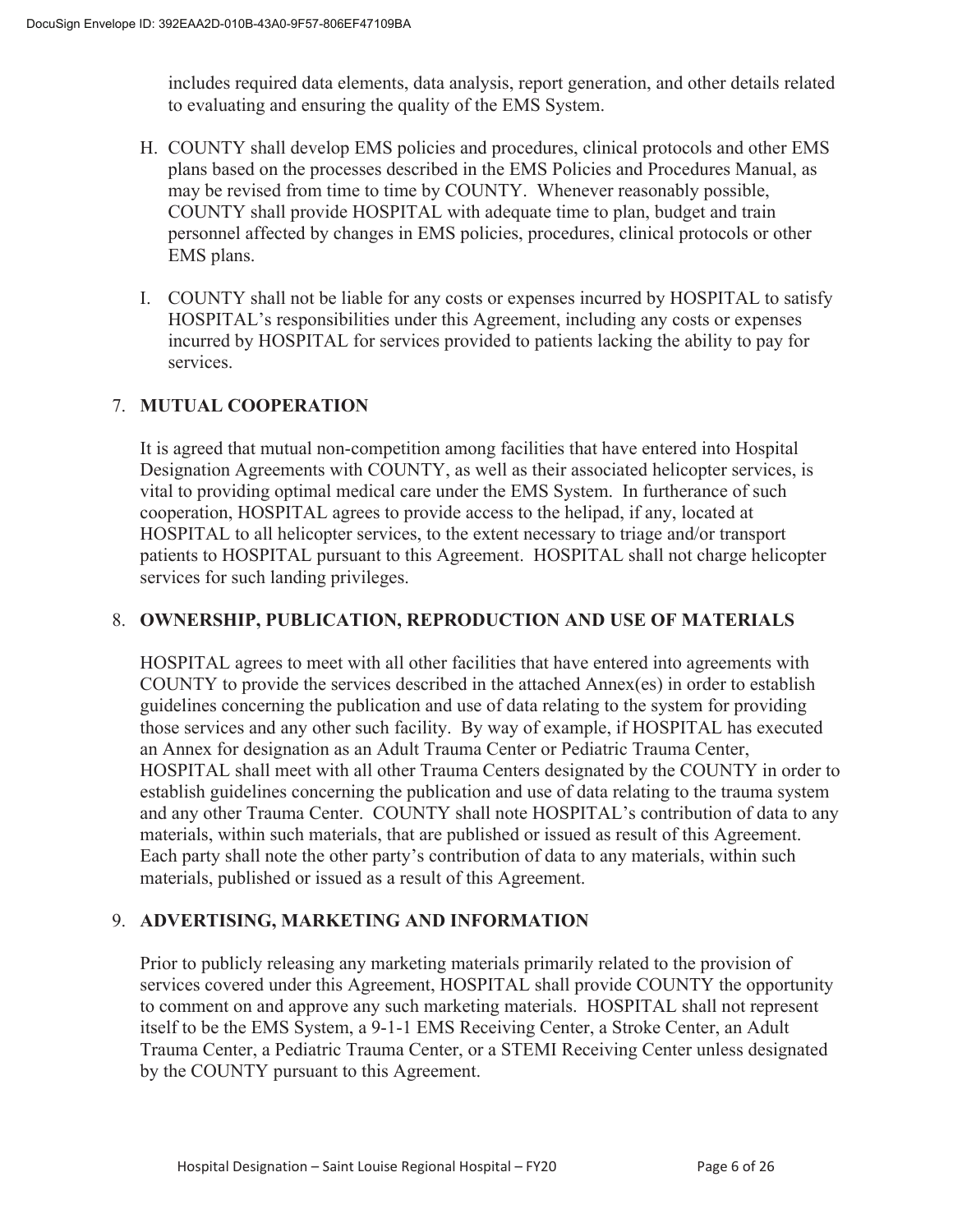### 10. **PERFORMANCE MONITORING**

The EMS Agency and its authorized representatives shall be entitled to monitor, assess, and evaluate HOSPITAL's performance pursuant to this Agreement. To the extent permitted by law, such monitoring, assessments, or evaluations shall include, but not be limited to, audits, inspection of premises, review of reports, review of patient records, and interviews of HOSPITAL's staff and patients. At any time during normal business hours, as often as the EMS Agency may deem necessary, and to the extent permitted by law, HOSPITAL shall make available to the EMS Agency, upon the EMS Agency's request, all of HOSPITAL's records with respect to all matters covered by this Agreement.

### 11. **DEBARMENT**

HOSPITAL certifies that (i) employees who provide services hereunder have not been convicted of a criminal offense related to health care and that they are not listed by any federal or state agency as debarred, excluded or otherwise ineligible for participation in federal or state funded health care programs; (ii) HOSPITAL has performed an appropriate screen of these employees prior to making this certification; and (iii) it shall screen all new employees who provide services under this Agreement. HOSPITAL certifies that HOSPITAL has not been convicted of a criminal offense related to health care, nor is HOSPITAL listed by any federal or state agency as debarred, excluded or otherwise ineligible for participation in federal or state funded health care programs. HOSPITAL agrees that if any of its employees providing services under this Agreement are convicted of a crime related to health care or debarred, such employees shall be removed from any responsibility or involvement in the provision of services under this Agreement once the criminal conviction or debarment is final. HOSPITAL shall notify COUNTY of the pendency of such charges or proposed debarment or exclusion against it or against HOSPITAL's employees. HOSPITAL shall indemnify, defend and hold harmless COUNTY for any loss or damage resulting from HOSPITAL's or HOSPITAL's employees' criminal conviction, debarment or exclusion.

### 12. **CONFLICTS OF INTEREST**

HOSPITAL acknowledges that ambulances shall be directed by EMS Agency policies and procedures. Neither HOSPITAL nor COUNTY shall exert any direct or indirect influence that would cause or contribute to the diversion of an ambulance in violation of EMS Agency policies and procedures. HOSPITAL and COUNTY shall comply with all applicable federal, state, and local conflict of interest laws and regulations.

### 13. **CONFIDENTIALITY**

The parties agree to maintain the confidentiality of all patient information and records obtained in the course of providing services under this Agreement, in accordance with all applicable federal and state statutes and regulations and local ordinances. Such information shall be divulged only as provided by law. COUNTY agrees that it is a "Health Oversight Agency" under HIPAA and, therefore, a Business Associate Agreement is not necessary. Nothing in this Agreement shall require HOSPITAL to provide or disclose to COUNTY, or anyone else, the following: (a) documents generated solely in anticipation of malpractice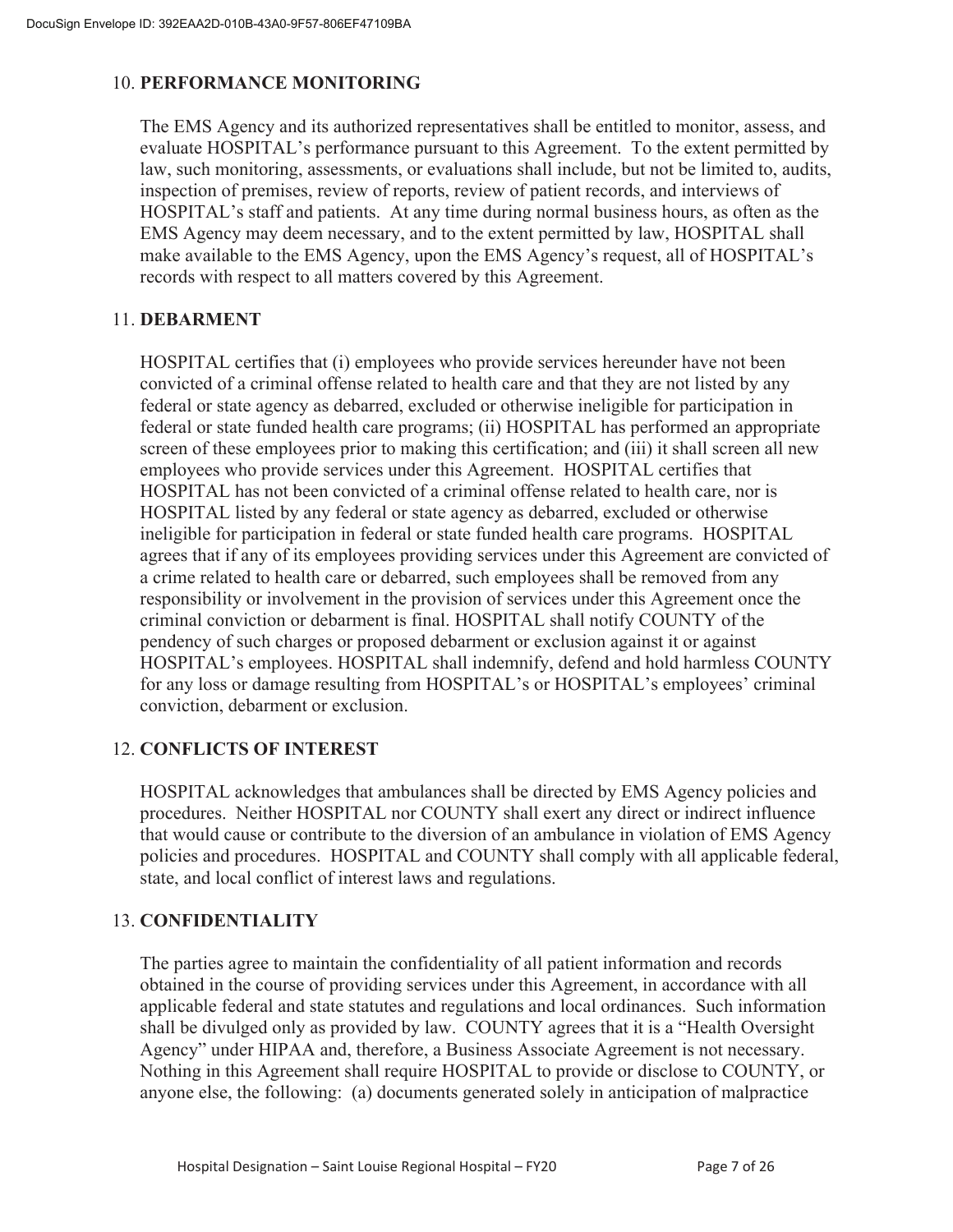litigation, and (b) documents by, or for the use of, any medical staff committee having the responsibility of evaluation and improvement of the quality of care rendered in the hospital.

Nothing in this Agreement shall require HOSPITAL to provide or disclose to COUNTY, or anyone else, the following: (a) documents generated solely in anticipation of malpractice litigation, and (b) documents by, or for the use of, any medical staff committee having the responsibility of evaluation and improvement of the quality of care rendered in the hospital (hereafter, "Medical Staff Committee Documents".) In the event that HOSPITAL in its discretion chooses to share Medical Staff Committee documents or the contents thereof with County, County acknowledges that such documents may be protected under California Evidence Code Section 1157 and agrees to strictly maintain the confidentiality of documents protected under Evidence Code Section 1157.

### 14. **INDEMNIFICATION AND INSURANCE**

HOSPITAL and COUNTY shall comply with the applicable indemnification and insurance provisions attached as Exhibit A.

### 15. **DISPUTE RESOLUTION**

- A. HOSPITAL shall identify specific individuals and provide their contact information for those who are authorized to assist the EMS Agency with dispute resolution under this Agreement.
- B. HOSPITAL shall respond to written requests of the EMS Agency for information regarding any perceived dispute within five (5) business days, unless otherwise mutually agreed, following receipt of such request.
- C. HOSPITAL is encouraged to resolve normal day-to-day operational concerns directly with involved parties, such as other EMS System providers and hospitals. If a dispute is not resolved at this level, the HOSPITAL may refer the dispute to the Director of the EMS Agency for further review and action.

### 16. **TERMINATION**

- A. Termination without Cause. Either party may terminate this Agreement, either in whole or in part, for convenience at any time without penalty or liability by giving 180 days prior written notice specifying the effective date and scope of such termination.
- B. Termination for Cause.
	- (1) In the event of a condition or circumstance constituting Cause for termination, the COUNTY shall have all rights and remedies available at law or in equity under this Agreement, including the right to terminate this Agreement, either in whole or in part.
	- (2) If COUNTY determines that Cause exists for potential termination of this Agreement, either in whole or in part, the COUNTY shall provide reasonable notice to HOSPITAL of the Cause. HOSPITAL shall have up to thirty (30) days to either cure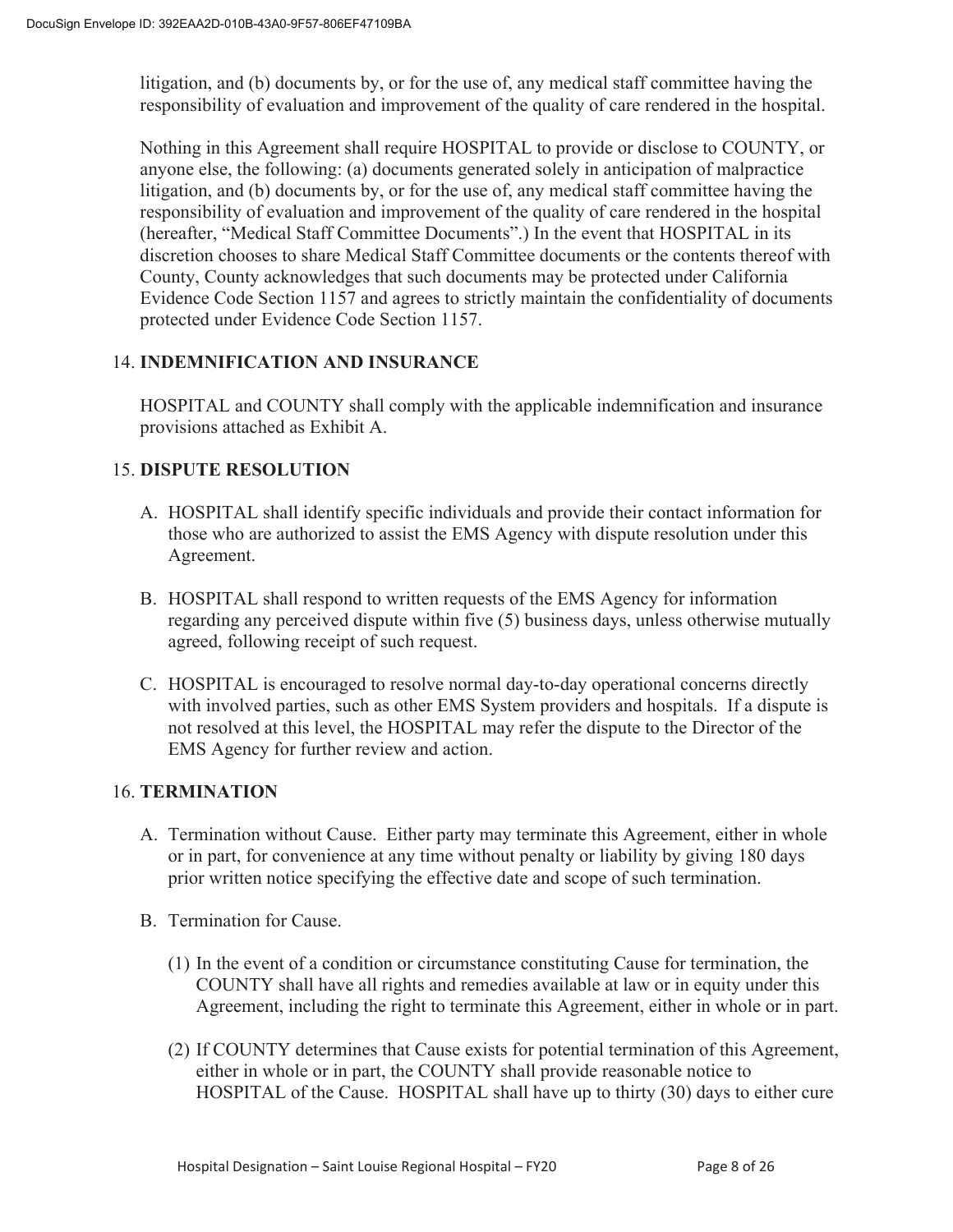the default or provide evidence to the reasonable satisfaction of the COUNTY that Cause for termination does not exist. If HOSPITAL has not cured the default, or if the default cannot be reasonably cured, within the 30 day cure period, COUNTY may, at its option, decide whether to (a) give HOSPITAL additional time to cure while retaining the right to immediately terminate at any point thereafter for cause; or (b) terminate immediately for Cause.

- (3) In the event that the COUNTY determines that the Cause for termination poses a danger to public health or safety, the COUNTY may, in its sole and absolute discretion, decide not to allow HOSPITAL to have a cure period and immediately terminate this Agreement, either in whole or in part, without penalty upon issuing either oral or written notice to HOSPITAL.
- C. Consequences of Termination. In the event of COUNTY's termination of this Agreement, either in whole or in part, the HOSPITAL shall be liable for costs, if any, incurred by the COUNTY because of HOSPITAL's default. HOSPITAL shall promptly reimburse the COUNTY for the full amount of its liability, or, at COUNTY's option, the COUNTY may offset such liability from any payment due to HOSPITAL under any contract with the COUNTY.

### 17. **BUDGETARY CONTINGENCY**

Performance and/or payment by the COUNTY pursuant to this Agreement is contingent upon the appropriation of sufficient funds by the COUNTY for services covered by this Agreement. If funding is reduced or deleted by the COUNTY for services covered by this Agreement, the COUNTY may, at its option and without penalty or liability, terminate this Agreement or offer an amendment to this Agreement indicating the reduced amount.

### 18. **ASSIGNMENT AND DELEGATION**

HOSPITAL shall not assign any of its rights or delegate any of its duties under this Agreement, either in whole or in part, without the prior written consent of COUNTY. No Assignment or Delegation shall release HOSPITAL from any of its obligations or alter any of its obligations to be performed under the Agreement. This provision shall not be applicable to services agreements or contracts or similar arrangements usually and customarily entered into by medical facilities to obtain or arrange for professional medical services, administrative support, equipment, supplies or technical support.

### 19. **COMPLIANCE WITH ALL LAWS, INCLUDING NONDISCRIMINATION, EQUALOPPORTUNITY AND WAGE THEFT PREVENTION**

(1) Compliance with All Laws. Contractor shall comply with all applicable Federal, State, and local laws, regulations, rules, and policies (collectively, "Laws"), including but not limited to the non-discrimination, equal opportunity, and wage and hour Laws referenced in the paragraphs below.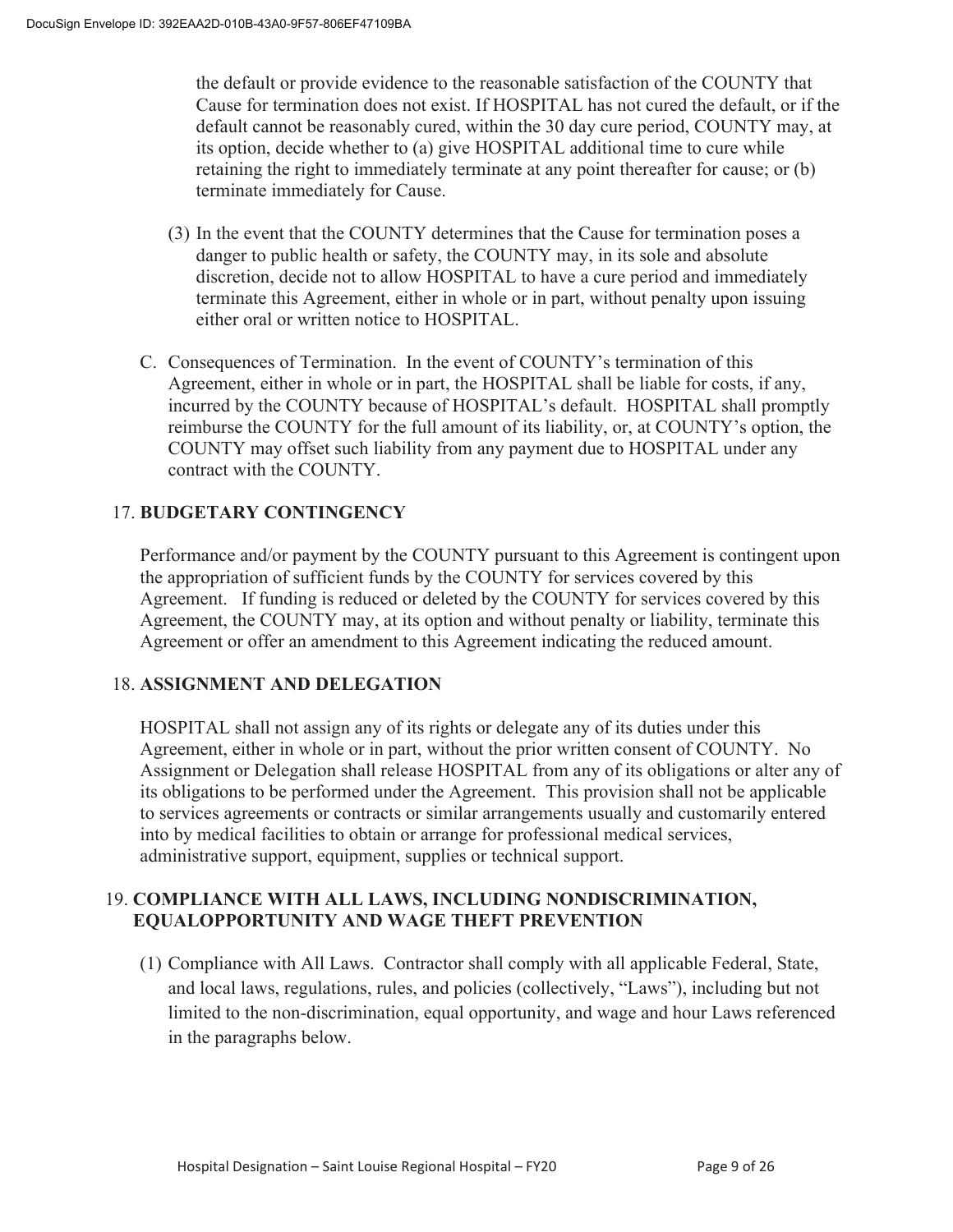- (2) Compliance with Non-Discrimination and Equal Opportunity Laws: Contractor shall comply with all applicable Laws concerning nondiscrimination and equal opportunity in employment and contracting, including but not limited to the following: Santa Clara County's policies for contractors on nondiscrimination and equal opportunity; Title VII of the Civil Rights Act of 1964 as amended; Americans with Disabilities Act of 1990; the Age Discrimination in Employment Act of 1967; the Rehabilitation Act of 1973 (Sections 503 and 504); the Equal Pay Act of 1963; California Fair Employment and Housing Act (Gov. Code § 12900 et seq.); California Labor Code sections 1101, 1102, and 1197.5; and the Genetic Information Nondiscrimination Act of 2008. In addition to the foregoing, Contractor shall not discriminate against any subcontractor, employee, or applicant for employment because of age, race, color, national origin, ancestry, religion, sex, gender identity, gender expression, sexual orientation, mental disability, physical disability, medical condition, political belief, organizational affiliation, or marital status in the recruitment, selection for training (including but not limited to apprenticeship), hiring, employment, assignment, promotion, layoff, rates of pay or other forms of compensation. Nor shall Contractor discriminate in the provision of services provided under this contract because of age, race, color, national origin, ancestry, religion, sex, gender identity, gender expression, sexual orientation, mental disability, physical disability, medical condition, political beliefs, organizational affiliations, or marital status.
- (3) Compliance with Wage and Hour Laws: Contractor shall comply with all applicable wage and hour Laws, which may include but are not limited to, the Federal Fair Labor Standards Act, the California Labor Code, and, if applicable, any local minimum wage, prevailing wage, or living wage Laws.
- (4) Definitions: For purposes of this section, the following definitions shall apply. A "Final Judgment" shall mean a judgment, decision, determination, or order (a) which is issued by a court of law, an investigatory government agency authorized by law to enforce an applicable Law, an arbiter, or arbitration panel and (b) for which all appeals have been exhausted or the time period to appeal has expired. For pay equity Laws, relevant investigatory government agencies include the federal Equal Employment Opportunity Commission, the California Division of Labor Standards Enforcement, and the California Department of Fair Employment and Housing. Violation of a pay equity Law shall mean unlawful discrimination in compensation on the basis of an individual's sex, gender, gender identity, gender expression, sexual orientation, race, color, ethnicity, or national origin under Title VII of the Civil Rights Act of 1964 as amended, the Equal Pay Act of 1963, California Fair Employment and Housing Act, or California Labor Code section 1197.5, as applicable. For wage and hour Laws, relevant investigatory government agencies include the federal Department of Labor, the California Division of Labor Standards Enforcement, and the City of San Jose's Office of Equality Assurance.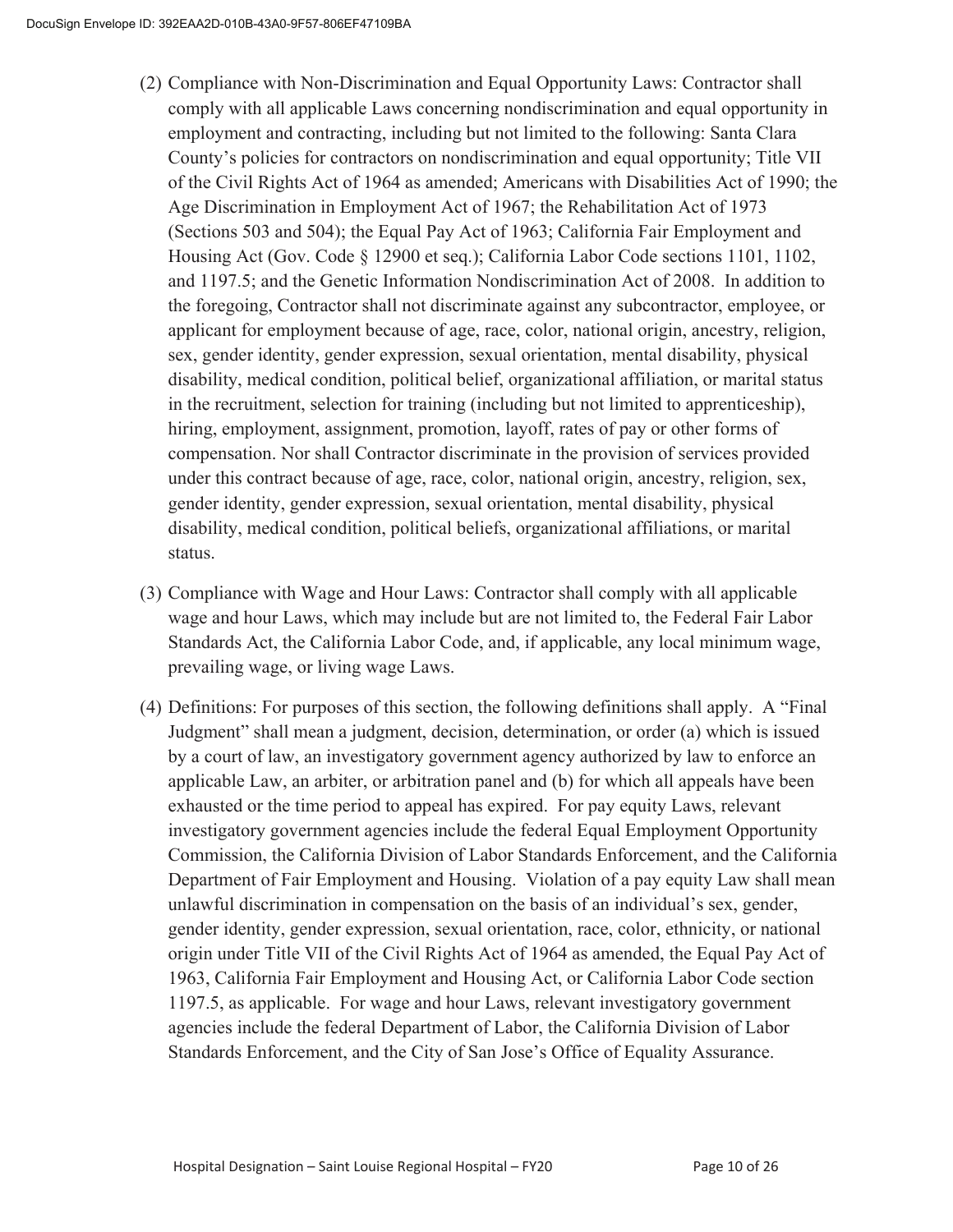- (5) Prior Judgments, Decisions or Orders against Contractor: By signing this Agreement, Contractor affirms that it has disclosed any final judgments that (A) were issued in the five years prior to executing this Agreement by a court, an investigatory government agency, arbiter, or arbitration panel and (B) found that Contractor violated an applicable wage and hour law or pay equity law. Contractor further affirms that it has satisfied and complied with – or has reached Agreement with the County regarding the manner in which it will satisfy – any such final judgments.
- (6) Violations of Wage and Hour Laws or Pay Equity Laws During Term of Contract: If at any time during the term of this Agreement, Contractor receives a Final Judgment rendered against it for violation of an applicable wage and hour Law or pay equity Law, then Contractor shall promptly satisfy and comply with any such Final Judgment. Contractor shall inform the Office of the County Executive-Office of Countywide Contracting Management (OCCM) of any relevant Final Judgment against it within 30 days of the Final Judgment becoming final or of learning of the Final Judgment, whichever is later. Contractor shall also provide any documentary evidence of compliance with the Final Judgment within 5 days of satisfying the Final Judgment. Any notice required by this paragraph shall be addressed to the Office of the County Executive-OCCM at 70 W. Hedding Street, East Wing, 11th Floor, San José, CA 95110. Notice provisions in this paragraph are separate from any other notice provisions in this Agreement and, accordingly, only notice provided to the Office of the County Executive-OCCM satisfies the notice requirements in this paragraph.
- (7) Access to Records Concerning Compliance with Pay Equity Laws: In addition to and notwithstanding any other provision of this Agreement concerning access to Contractor's records, Contractor shall permit the County and/or its authorized representatives to audit and review records related to compliance with applicable pay equity Laws. Upon the County's request, Contractor shall provide the County with access to any and all facilities and records, including but not limited to financial and employee records, that are related to the purpose of this Section, except where prohibited by federal or state laws, regulations or rules. County's access to such records and facilities shall be permitted at any time during Contractor's normal business hours upon no less than 10 business days' advance notice.
- (8) Pay Equity Notification: Contractor shall (1) at least once in the first year of this Agreement and annually thereafter, provide each of its employees working in California and each person applying to Contractor for a job in California

(collectively, "Employees and Job Applicants") with an electronic or paper copy of all applicable pay equity Laws or (2) throughout the term of this Agreement, continuously post an electronic copy of all applicable pay equity Laws in conspicuous places accessible to all of Contractor's Employees and Job Applicants.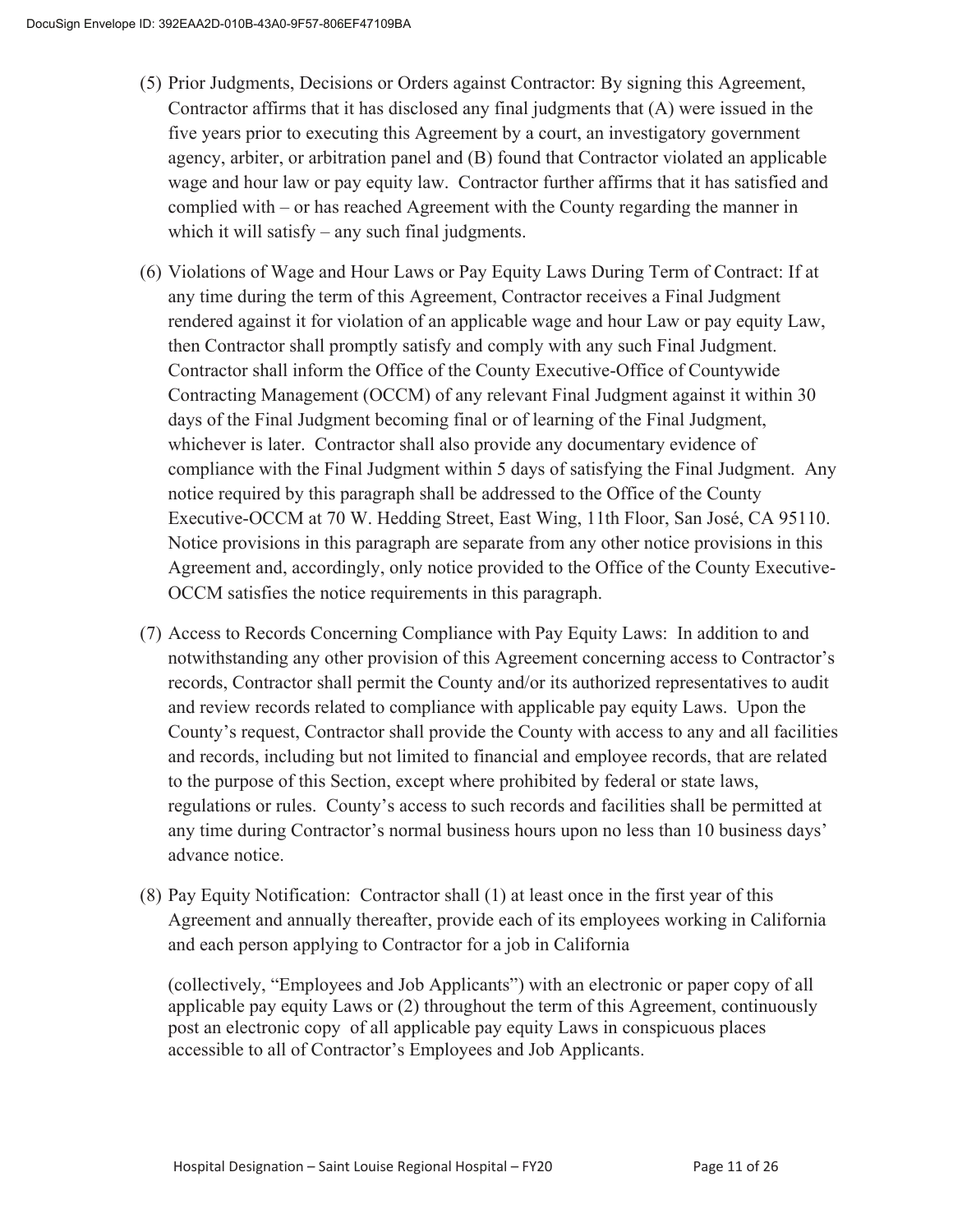- (9) Material Breach: Failure to comply with any part of this Section shall constitute a material breach of this Agreement. In the event of such a breach, the County may, in its discretion, exercise any or all remedies available under this Agreement and at law. County may, among other things, take any or all of the following actions:
	- (i) Suspend or terminate any or all parts of this Agreement.
	- (ii) Withhold payment to Contractor until full satisfaction of a Final Judgment concerning violation of an applicable wage and hour Law or pay equity Law.
	- (iii) Offer Contractor an opportunity to cure the breach.

(10) Subcontractors: Contractor shall impose all of the requirements set forth in this Section on any subcontractors permitted to perform work under this Agreement. This includes ensuring that any subcontractor receiving a Final Judgment for violation of an applicable Law promptly satisfies and complies with such Final Judgment.

### 20. **ENTIRE AGREEMENT**

 This Agreement contains the entire agreement between the parties relating to the rights granted and the obligations assumed by the parties with respect to the subject matter hereof. This Agreement supersedes all prior and contemporaneous agreements, either oral or in writing, with respect to the subject matter hereof.

### 21. **NO THIRD PARTY RIGHTS**

No provision in this Agreement shall be construed to confer any rights to any third person or entity.

### 22. **INDEPENDENT PROVIDER STATUS**

This Agreement is not intended, and shall not be construed, to create the relationship of agent, servant, employee, partnership, joint venture, or association, between either party to this Agreement. HOSPITAL understands and agrees that all HOSPITAL employees rendering prehospital emergency medical care services under this Agreement are, for purposes of Workers' Compensation liability, employees solely of the HOSPITAL and not of COUNTY.

### 23. **SEVERABILITY**

Should any part of this Agreement be held to be invalid, illegal, or unenforceable in any respect, such invalidity, illegality, or unenforceability shall not affect the validity of the remainder of the contract which shall continue in full force and effect, provided that such remainder can, absent the excised portion, be reasonably interpreted to give the effect to the intentions of the parties.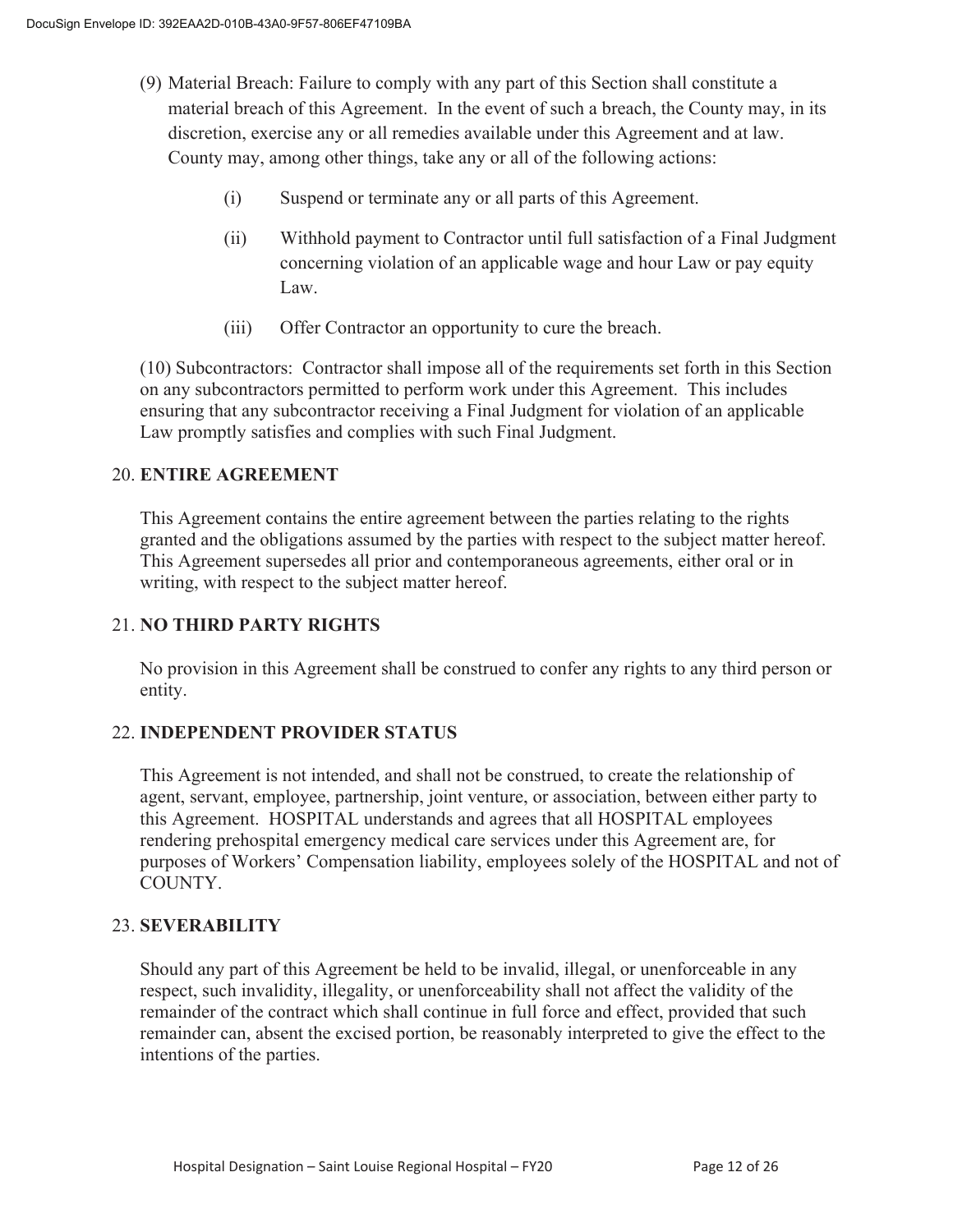### 24. **GOVERNING LAW; VENUE**

This Agreement has been executed and delivered in, and shall be construed and enforced in accordance with, the laws of the State of California. Proper venue for legal action regarding this Agreement shall be in the County of Santa Clara.

### 25. **WAIVER**

No delay or failure to require performance of any provision of this Agreement shall constitute a waiver of that provision as to that or any other instance. Any waiver granted by a party must be in writing and shall apply to the specific instance expressly stated.

### 26. **NOTICES**

Any and all notices required, permitted, or desired to be given hereunder by one party to the other shall be in writing and shall be delivered to the other party personally or by United States mail, certified or registered, postage prepaid, return receipt requested, to the parties at the following addresses and to the attention of the person named.

The EMS Agency Director shall have the authority to issue all notices which are required or permitted by COUNTY hereunder. Addresses and persons to be notified may be changed by one party by giving at least ten (10) calendar days prior written notice thereof to the other.

Notices to COUNTY shall be addressed as follows:

EMS Agency Director County of Santa Clara Emergency Medical Services Agency 700 Empey Way San Jose, CA 95128

Notices to HOSPITAL shall be addressed as follows:

Paul E. Lorenz Chief Executive Officer 751 South Bascom Ave San Jose, CA 95128

### 27. **COUNTY NO-SMOKING POLICY**

HOSPITAL and its employees, agents and subcontractors, shall comply with the COUNTY's No-Smoking Policy, as set forth in the Board of Supervisors Policy Manual section 3.47 (as amended from time to time), which prohibits smoking: (1) at the Santa Clara Valley Medical Center Campus and all COUNTY-owned and operated health facilities, (2) within 30 feet surrounding COUNTY-owned buildings and leased buildings where the COUNTY is the sole occupant, and (3) in all COUNTY vehicles.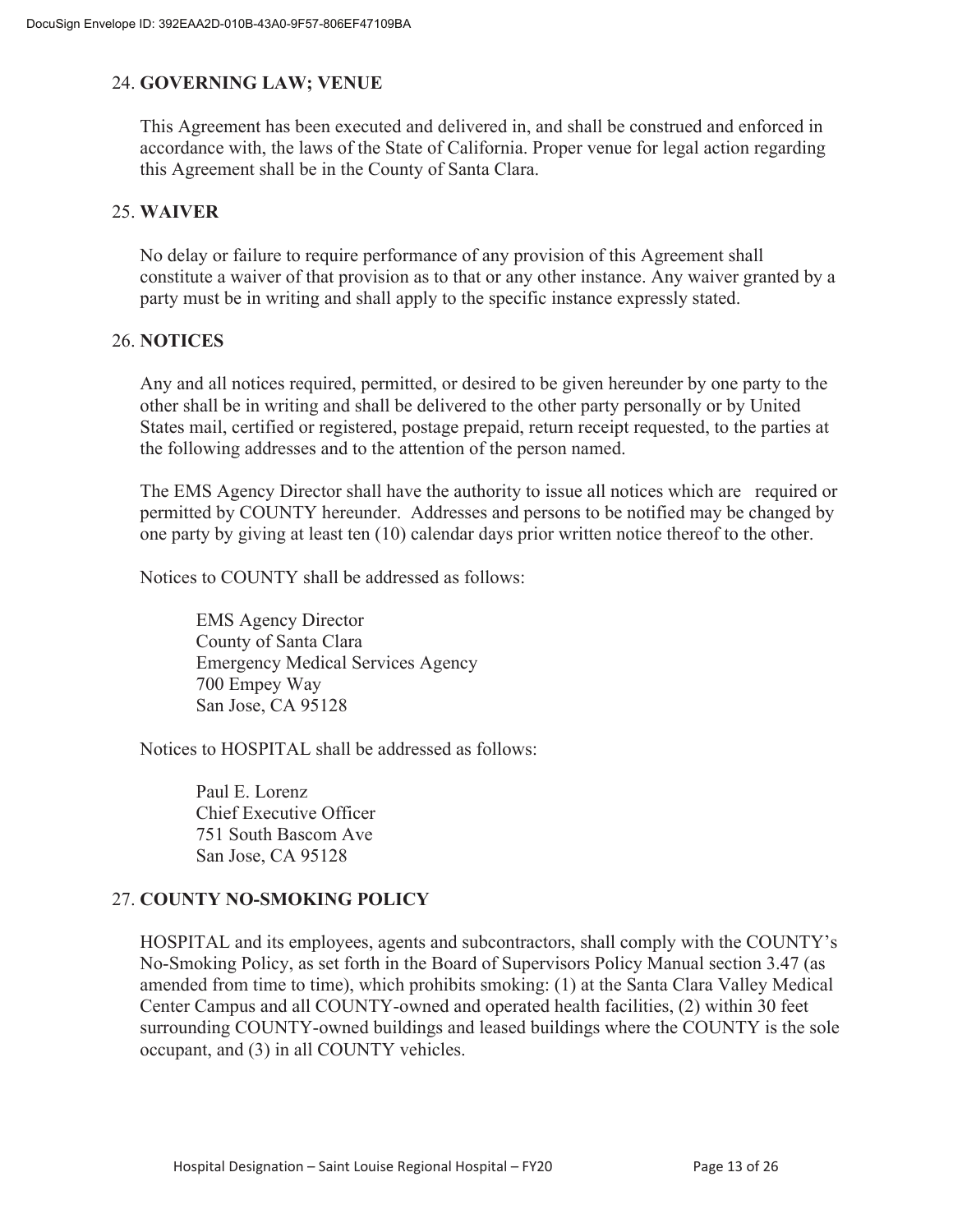### 28. **COUNTERPARTS**

This Agreement may be executed in one or more counterparts, each of which shall be considered an original, but all of which together shall constitute one and the same instrument.

IN WITNESS WHEREOF, this Agreement is entered into by the parties.

1/30/2020

Theresa G. Therilus **Date Date Paul E. Lorenz Date Date** Interim Director of Procurement Chief Executive Officer Procurement Department National Saint Louise Regional Hospital

# **Approved BY:**<br> **-**DocuSigned by:

 $Jack!$   $\downarrow$   $\downarrow$   $\downarrow$   $\downarrow$   $\downarrow$   $\downarrow$   $\downarrow$   $\downarrow$   $\downarrow$   $\downarrow$   $\downarrow$   $\downarrow$   $\downarrow$   $\downarrow$   $\downarrow$   $\downarrow$   $\downarrow$   $\downarrow$   $\downarrow$   $\downarrow$   $\downarrow$   $\downarrow$   $\downarrow$   $\downarrow$   $\downarrow$   $\downarrow$   $\downarrow$   $\downarrow$   $\downarrow$   $\downarrow$   $\downarrow$   $\downarrow$   $\downarrow$   $\downarrow$   $\downarrow$   $\downarrow$ 1/22/2020

**Jackie Lowther, RN, Director Date** Emergency Medical Services Agency

## **Approved BY:**<br> **ODD** Docusigned by:

René *C.* Santiago **REDES ASSESSEDED ASSESSEDED** Date Deputy County Executive County of Santa Clara Health System 1/24/2020

# **Approved BY:**<br>
<u>Cocusigned</u> by:

  $J$ our Cookinuam  $\frac{1}{2}$   $\frac{1}{2}$ 1/23/2020

**John Cookinham Date** Chief Financial Officer County of Santa Clara Health System

### **APPROVED AS TO FORM AND LEGALITY BY:**

| <b>DOUGHLAIR</b><br>Wesley Dodd | 1/22/2020 |
|---------------------------------|-----------|
| Wesley Dodd                     | Date      |

Deputy County Counsel

### Attachments

| Exhibit A: | Indemnification and Insurance               |
|------------|---------------------------------------------|
| Annex A:   | Designation as a 9-1-1 EMS Receiving Center |
| Annex B:   | Designation as a Stroke Center              |

## DocuSigned by:<br>
Let the discussion of the discussion of the discussion of the discussion of the discussion of the discussion of the discussion of the discussion of the discussion of the discussion of the discussion of the

 $\left[\begin{array}{ccc} \sqrt{M} & \sqrt{M} & \sqrt{M} \\ \sqrt{M} & \sqrt{M} & \sqrt{M} \end{array}\right]$   $\left[\begin{array}{ccc} \sqrt{M} & \sqrt{M} & \sqrt{M} \\ \sqrt{M} & \sqrt{M} & \sqrt{M} \end{array}\right]$   $\left[\begin{array}{ccc} \sqrt{M} & \sqrt{M} & \sqrt{M} \\ \sqrt{M} & \sqrt{M} & \sqrt{M} \end{array}\right]$ 1/17/2020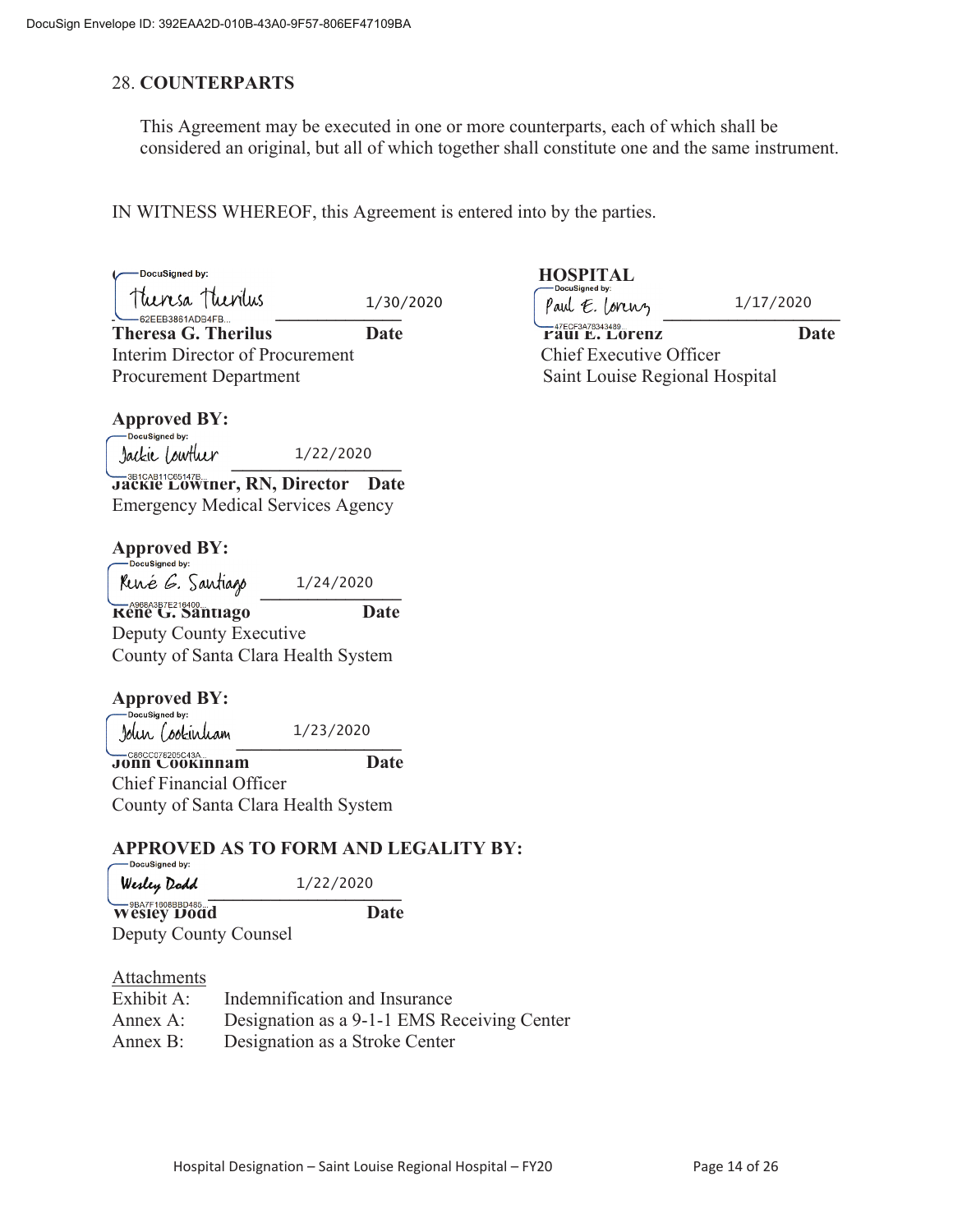### **EXIHBIT A Indemnification and Insurance**  (modified 12/2019)

### Indemnity

Each of the parties shall indemnify, defend, and hold the other party, their officers, board members, employees and agents, harmless from any claim, expense or cost, damage or liability imposed for injury occurring by reason of the negligent acts or omissions or willful misconduct of the indemnifying party, its officers, board members, employees or agents, under or in connection with or arising out of any work, authority or services provided by such party under this Agreement.

### Insurance

Without limiting the Contractor's indemnification of the County, the Contractor shall provide and maintain at its own expense, during the term of this Agreement, or as may be further required herein, the following insurance coverages and provisions:

### A. Evidence of Coverage

 Prior to commencement of this Agreement, the Contractor shall provide a Certificate of Insurance certifying that coverage as required herein has been obtained. Individual endorsements executed by the insurance carrier shall accompany the certificate. In addition, a certified copy of the policy or policies shall be provided by the Contractor upon request.

 This verification of coverage shall be sent to the requesting County department, unless otherwise directed. The Contractor shall not receive a Notice to Proceed with the work under the Agreement until it has obtained all insurance required and such insurance has been approved by the County. This approval of insurance shall neither relieve nor decrease the liability of the Contractor.

### B. Qualifying Insurers

 All coverages, except surety, shall be issued by companies which hold a current policy holder's alphabetic and financial size category rating of not less than A- V, according to the current Best's Key Rating Guide or a company of equal financial stability that is approved by the County's Insurance Manager.

### C. Notice of Cancellation

All coverage as required herein shall not be canceled or changed so as to no longer meet the specified County insurance requirements without 30 days' prior written notice of such cancellation or change being delivered to the County of Santa Clara or their designated agent.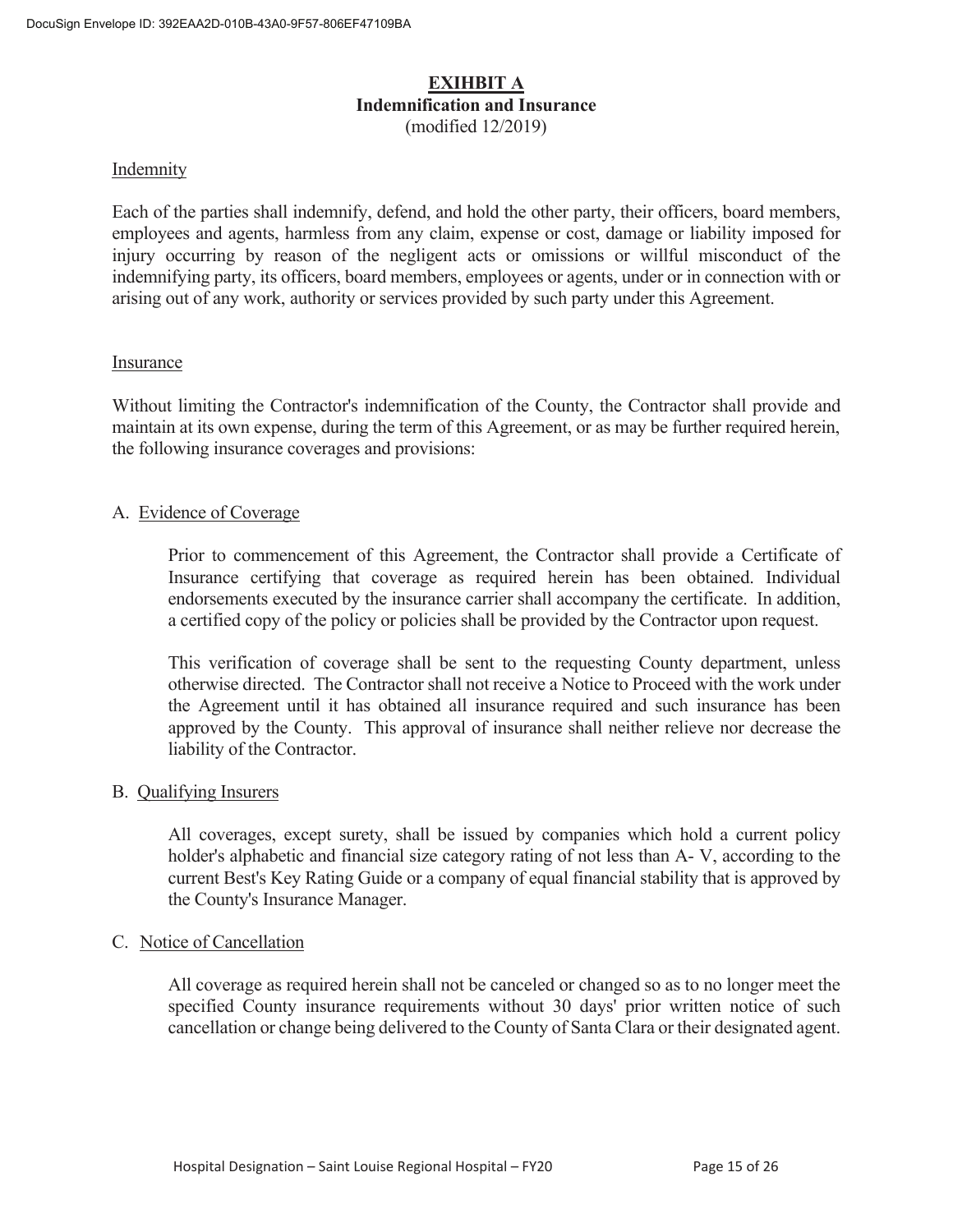### D. Insurance Required

- 1. Commercial General Liability Insurance for bodily injury (including death) and property damage which provides limits as follows:
	- a. Each occurrence \$5,000,000
	- b. General aggregate \$5,000,000
	- c. Personal Injury \$5,000,000
	- d. Products/Completed Operations aggregate \$5,000,000
- 2. General liability coverage shall include:
	- a. Premises and Operations
	- b. Personal Injury liability
	- c. Products/Completed
	- d. Contractual liability, expressly including liability assumed under this Agreement
	- e. Severability of interest
- 3. General liability coverage shall include the following endorsement, a copy of which shall be provided to the County:

### **Additional Insured Endorsement,** which shall read:

 "County of Santa Clara, and members of the Board of Supervisors of the County of Santa Clara, and the officers, agents, and employees of the County of Santa Clara, individually and collectively, as additional insureds."

 Insurance afforded by the additional insured endorsement shall apply as primary insurance, and other insurance maintained by the County of Santa Clara, its officers, agents, and employees shall be excess only and not contributing with insurance provided under this policy. Public Entities may also be added to the additional insured endorsement as applicable and the contractor shall be notified by the contracting department of these requirements.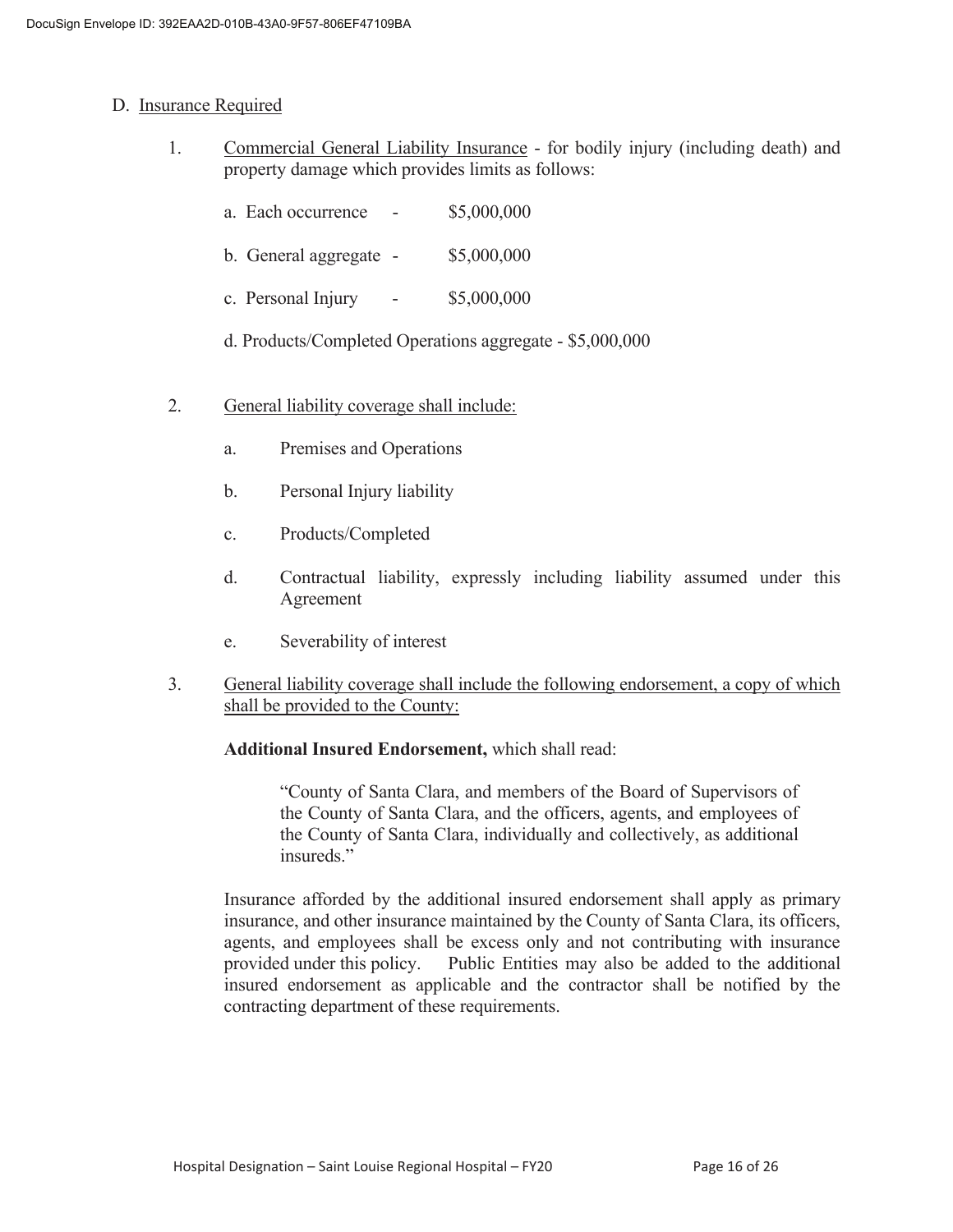### 4. Automobile Liability Insurance

 For bodily injury (including death) and property damage which provides total limits of not less than one million dollars (\$1,000,000) combined single limit per occurrence applicable to owned, non-owned and hired vehicles.

- 5. Workers' Compensation and Employer's Liability Insurance
	- a. Statutory California Workers' Compensation coverage including broad form all-states coverage.
	- b. Employer's Liability coverage for not less than one million dollars (\$1,000,000) per occurrence.
- 6. Medical Malpractice Liability Insurance
	- a. Coverage shall be in an amount of not less than five million dollars (\$5,000,000) per occurrence and ten million dollars (\$10,000,000) aggregate.
	- b. If coverage contains a deductible or self-retention, it shall not be greater than fifty thousand dollars (\$50,000) per occurrence/event.
	- c. Coverage as required herein shall be maintained for a minimum of two years following termination or completion of this Agreement.
- 7. Claims Made Coverage

 If coverage is written on a claims made basis, the Certificate of Insurance shall clearly state so. In addition to coverage requirements above, such policy shall provide that:

- a. Policy retroactive date coincides with or precedes the Contractor's start of work (including subsequent policies purchased as renewals or replacements).
- b. Policy allows for reporting of circumstances or incidents that might give rise to future claims.

### E. Special Provisions

The following provisions shall apply to this Agreement:

 1. The foregoing requirements as to the types and limits of insurance coverage to be maintained by the Contractor and any approval of said insurance by the County or its insurance consultant(s) are not intended to and shall not in any manner limit or qualify the liabilities and obligations otherwise assumed by the Contractor pursuant to this Agreement, including but not limited to the provisions concerning indemnification.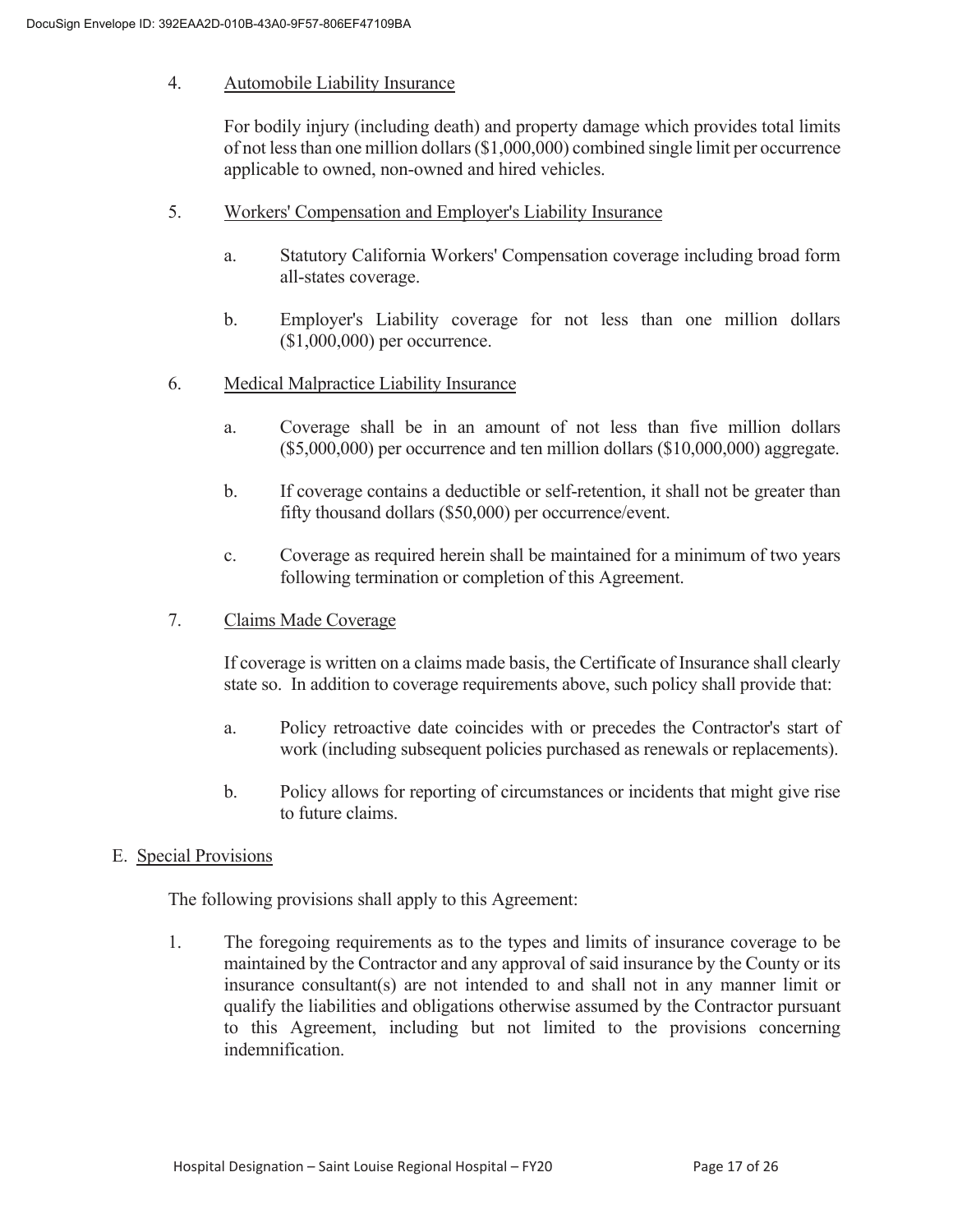- 2. The County acknowledges that some insurance requirements contained in this Agreement may be fulfilled by self-insurance on the part of the Contractor. However, this shall not in any way limit liabilities assumed by the Contractor under this Agreement. Any self-insurance shall be approved in writing by the County upon satisfactory evidence of financial capacity. Contractor's obligation hereunder may be satisfied in whole or in part by adequately funded self-insurance programs or selfinsurance retentions.
- 3. Should any of the work under this Agreement be sublet, the Contractor shall require each of its subcontractors of any tier to carry the aforementioned coverages, or Contractor may insure subcontractors under its own policies.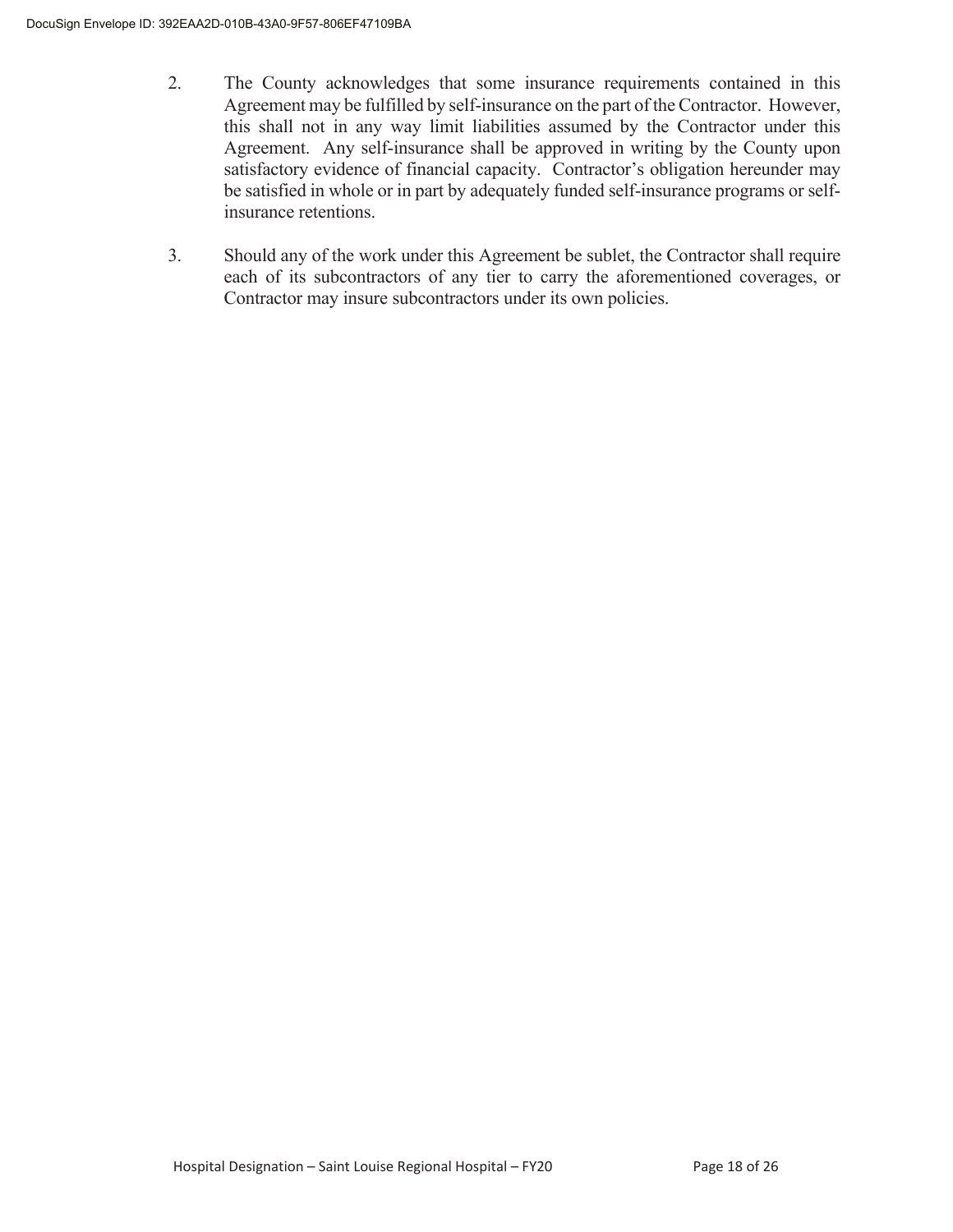### **ANNEX A**

### **DESIGNATION OF HOSPITAL AS A 9-1-1 EMS RECEIVING CENTER**

### 1. **DESIGNATION AS A 9-1-1 EMS RECEIVING CENTER**

Subject to the terms and conditions of this Annex and the Hospital Designation Agreement entered into by and between the parties, COUNTY hereby designates HOSPITAL as a 9-1-1 EMS Receiving Center, and HOSPITAL hereby accepts such designation.

### 2. **OBLIGATIONS OF HOSPITAL**

- A. HOSPITAL shall provide acute, emergency care to any patient that comes to the emergency department of HOPSITAL by ambulance as the result of a 9-1-1 call to the COUNTY's EMS system ("9-1-1 EMS patients"). HOSPITAL shall provide such care regardless of the patient's ability to pay physician and/or hospital fees. For the purpose of this Annex, the phrase "comes to the emergency department" shall have the same meaning as set forth in the Emergency Medical Treatment and Active Labor Act (42 U.S.C § 1395dd) and the regulations promulgated thereunder (EMTALA).
- B. HOSPITAL shall provide the EMS Agency, on a regular and ongoing basis and upon request, with documents that demonstrate HOSPITAL's compliance with EMS Agency policies and procedures and 9-1-1 EMS Receiving Center standards contained in this Annex.
- D. HOSPITAL agrees to use EMSystem (EMResource) or other COUNTY-approved hospital status and alerting system to manage hospital bypass and receive alerts from the Santa Clara County Emergency Medical Services System ("EMS System") at HOSPITAL's cost. COUNTY shall seek grant funding opportunities to fund this hospital status and alerting system.
- E. HOSPITAL shall be responsible for the cost of programming, maintaining, and replacing radio equipment used by the HOSPITAL to access the COUNTY EMS Communication System.
- F. If COUNTY EMS radios can not communicate unaided with County Communications within HOSPITAL's facility, HOSPITAL agrees to provide, at its own cost, COUNTYapproved radio that is bi-directional amplifier/passive antenna or other appropriate technologies to support the use of COUNTY EMS portable radios within the HOSPITAL's ED, administrative offices, and command center (or back up location).
- G. HOSPITAL shall endeavor, in good faith, to develop an agreement with COUNTY whereby HOSPITAL shall conduct Postmortem CT Examinations for selected deceased trauma patients in order to provide COUNTY with continuous quality improvement information.
- H. HOSPITAL shall participate in disaster and EMS surge planning and related drills, simulations, and exercises at least twice each calendar year. HOSPITAL may substitute a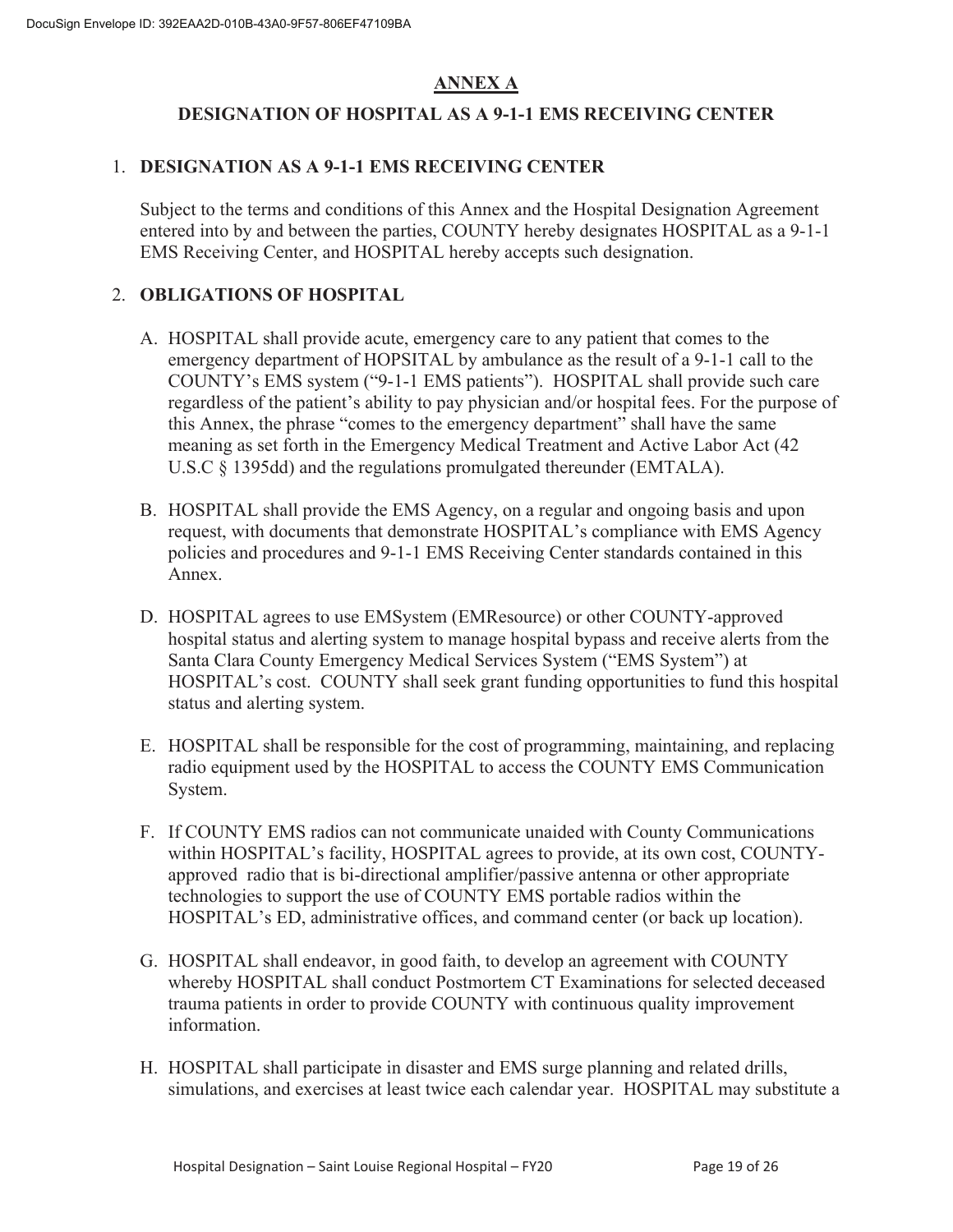response to an actual event if HOSPITAL completes and submits an After-Action Report to COUNTY. COUNTY may approve or reject such substitution in its sole and absolute discretion.

- A. HOSPITAL shall give notice to an EMS provider agency designated infection control officer and county health officer when it has been determined that a reportable communicable disease exposure has occurred involving EMS personnel of public or private EMS provider agencies as required by law.
- I. HOSPITAL agrees to execute and maintain multiple agreements with COUNTYpermitted ambulance service providers at the Basic Life Support (BLS)-EMT, Advanced Life Support (ALS)-Paramedic, and Critical Care Transport-Registered Nurse level to facilitate the immediate inter-facility transfer of patients when necessary;

### 3. **MEDICAL PERSONNEL AND STAFFING**

- A. Emergency Department Medical Director
	- 1. HOSPITAL shall employ and designate, either directly or through contract, an Emergency Department Medical Director (the "Medical Director"). The Medical Director shall possess the following minimum qualifications:
		- a. Board certified in Emergency Medicine (EM) through the American Board of Emergency Medicine (ABEM) (preferred) or the American Osteopathic Association (AOA).
		- b. Residency trained in Emergency Medicine, Internal Medicine, Pediatrics or Family Practice.
		- c. Be a member in good standing on HOSPITAL's Medical Staff.
	- 2. The Medical Director shall have the following responsibilities:
		- a. Oversee clinical care provided in the Emergency Department ("ED").
		- b. Implement policies and procedures, relative to caring for 9-1-1 EMS patients, in accordance with applicable federal, state and local law and applicable County policies and procedures.
		- c. Be responsible for providing qualified physician staffing for emergency medical services, 24 hours per day, seven days per week.
		- d. Attend at least 50% of the EMS Agency's regularly scheduled Prehospital Care System Quality Improvement Committee meetings and Medical Control Advisory Committee meetings. The Medical Director shall send a representative to any such meeting that he/she can not attend.
- B. EMS Liaison
	- 1. HOSPITAL shall employ and designate an EMS Liaison. The EMS Liaison shall have the following minimum qualifications:
		- a. Working knowledge of the EMS System.
		- b. Working knowledge of COUNTY's Prehospital Care Policy and clinical protocols.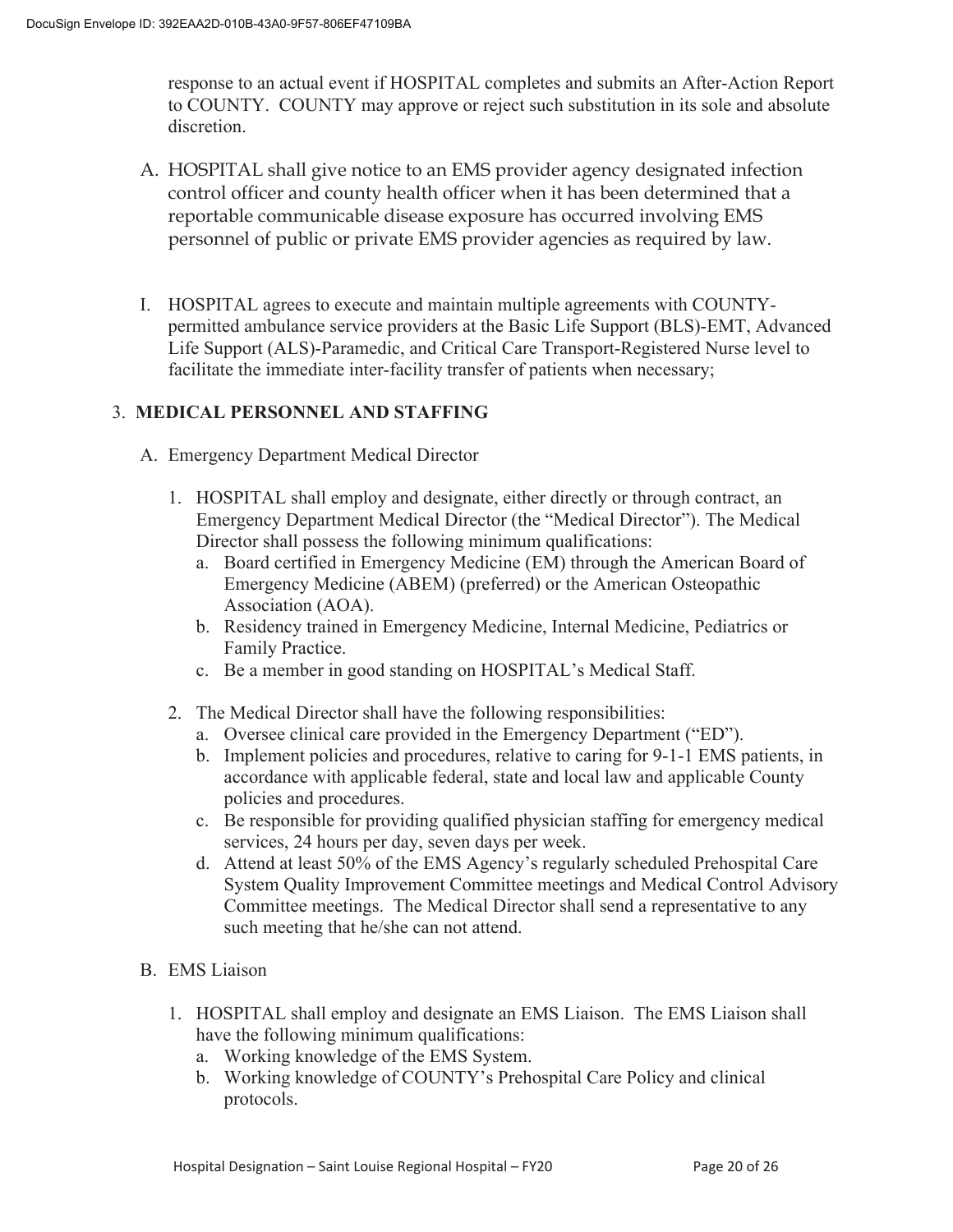- c. Ability to review and evaluate basic and advanced life support patient care provided by 9-1-1 EMS System.
- 2. The EMS Liaison shall have the following responsibilities:
	- a. Attend annual meeting of the EMS Agency regarding countywide changes to the EMS System.
	- b. Provide continuing education to hospital staff related to the COUNTY EMS. System, including information from the EMS Agency's annual meeting regarding countywide changes to the EMS System.
	- c. Provide 9-1-1 EMS patient outcome information to the COUNTY EMS Agency and ad-hoc reports when requested.
	- d. Serve as a liaison between the EMS Agency, other hospitals, and EMS service providers.
	- e. Attend, or assign a representative to attend, regularly scheduled meetings of the EMS Agency's Prehospital Care System Quality Improvement Committee, Prehospital Providers Advisory Committee, and Medical Control Advisory Committee.
	- f. Assure that Emergency Department personnel are trained to integrate with the EMS System and provide quality care to 9-1-1 EMS patients.
- C. HOSPITAL shall notify the EMS Agency within 10 working days of any staffing changes to the Medical Director or EMS Liaison positions.

### 4. **OBLIGATIONS OF THE COUNTY**

- A. On behalf of COUNTY, the Director of the EMS Agency shall serve as a single point of contract for all matters relative to this Annex. In case of an emergency when the Director of the EMS Agency cannot be reached, the EMS Duty Officer shall act as the primary contact.
- B. COUNTY shall provide and maintain a radio network for use by HOSPITAL and provide access to that network for HOSPITAL and EMS System communication.
- C. COUNTY, in collaboration with the HOSPITAL, may participate in research endeavors and other programs, including, but not limited to, pilot studies with the customary Institutional Review Board (IRB) policies.
- D. COUNTY, in accordance with Health and Safety Code section 1797.153, shall coordinate and authorize medical mutual aid through the authority of the Medical Health Operational Area Coordinator (MHOAC), as such term is defined in Health and Safety Code section 1797.153, subdivision (a).
- E. COUNTY shall develop and authorize EMS System policies and procedures and medical protocols consistent with California Code of Regulations, Title 22, Division 9. COUNTY shall prescribe standards for EMS System operations, structure, and processes consistent with applicable state and local laws and regulations, and local EMS System policies and procedures, as may be revised from time to time by COUNTY.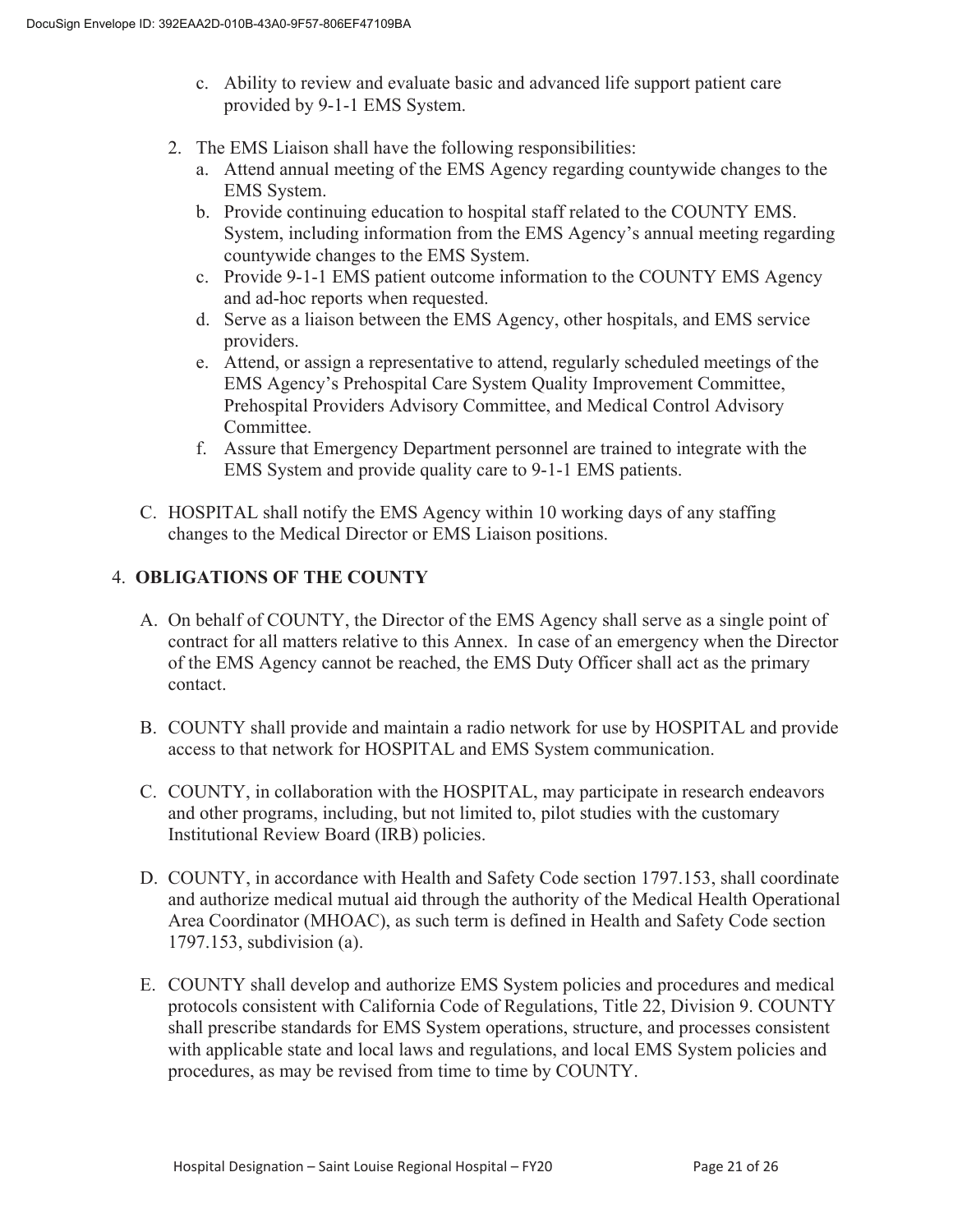F. COUNTY shall develop and implement a system-wide EMS Quality Improvement Plan (EQIP), consistent with California Code of Regulations, Title 22 Division 9, Chapter 12.

This Annex is entered into this 1st day of January, 2020 by the parties.

# **COUNTY OF SANTA CLARA HOSPITAL HOSPITAL**

 $\uparrow$ turesa  $\uparrow$ turilus  $\qquad \qquad 1/30/2020$   $\qquad \qquad$  $\qquad \qquad$ f e. lorus  $\qquad \qquad$ <br>  $\qquad \qquad$   $\qquad \qquad$   $\qquad \qquad$   $\qquad \qquad$   $\qquad \qquad$   $\qquad \qquad$   $\qquad \qquad$   $\qquad \qquad$   $\qquad \qquad$   $\qquad \qquad$   $\qquad \qquad$   $\qquad \qquad$   $\qquad \qquad$   $\qquad \qquad$   $\qquad \qquad$   $\qquad \$ 1/30/2020

Interim Director of Procurement Chief Executive Officer Procurement Department

Theresa G. Therilus Date Paul E. Lorenz Date Date 1/17/2020

# **APPROVED AS TO FORM AND LEGALITY:**

Werley Dodd 1/22/2020

Wesley Dodd Date Deputy County Counsel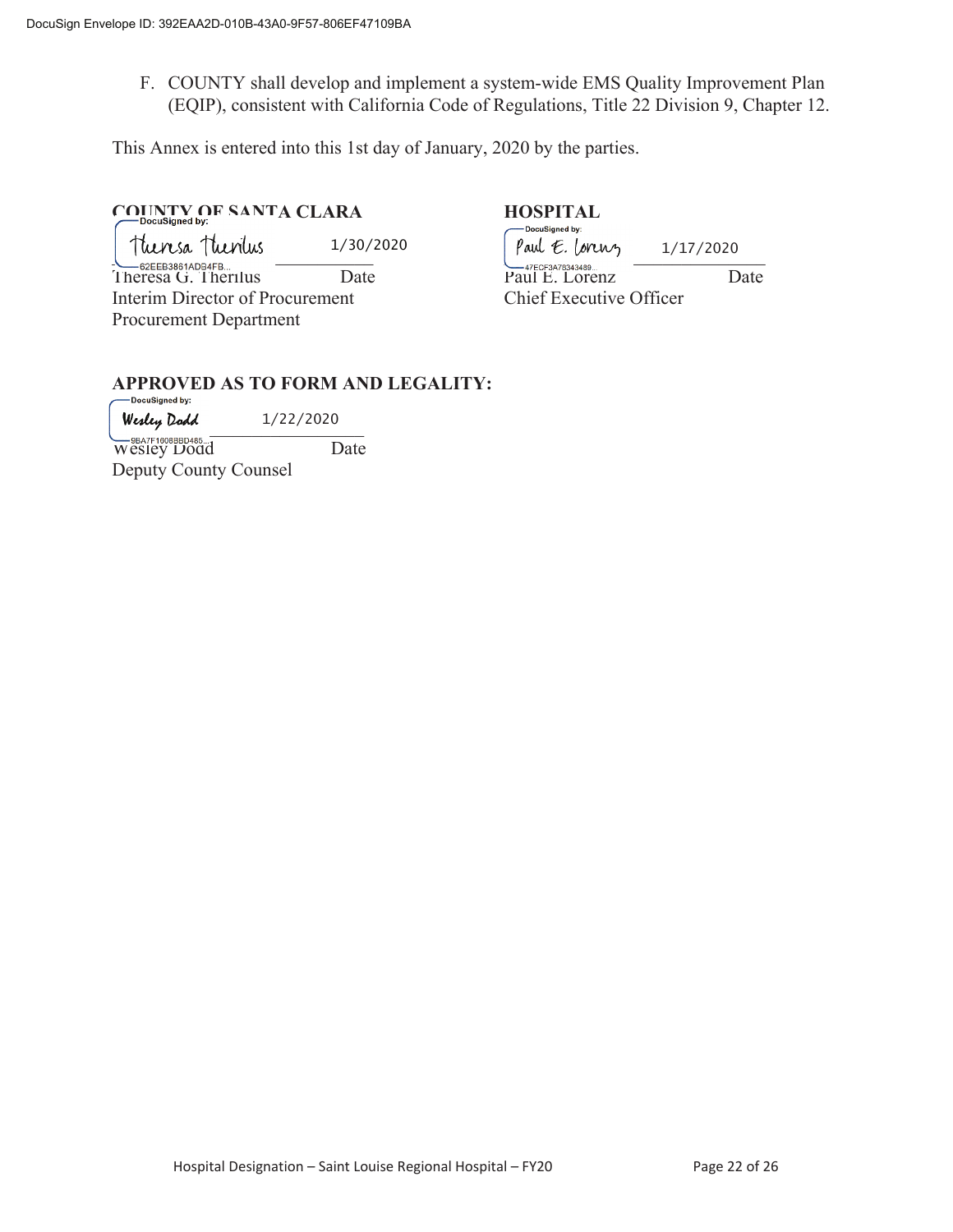### **ANNEX B**

### **DESIGNATION OF HOSPITAL AS A STROKE CENTER**

### 1. **DEFINITIONS**

For the purposes of this Annex:

- A. "Acute Stroke Ready Hospitals" or "Satellite Stroke Centers" means a hospital able to provide the minimum level of critical care services for stroke patients in the emergency department and are paired with one or more hospitals with higher-level stroke services.
- B. "Acute Stroke Victim" means a person evaluated by prehospital, physician, nursing or other clinical personnel according to the policies and procedures established by the EMS Agency, as may be amended from time to time, and been found to require Stroke Services.
- C. "Comprehensive Stroke Center" means a hospital with specific abilities to receive, diagnose and treat all stroke cases and provide the highest level of care for stroke patients. (1) meets Comprehensive Stroke Center Standards, (2) has been certified as a Comprehensive Stroke Center by the Joint Commission and (3) is designated by County as a Comprehensive Stroke Center.
- D. "Primary Stroke Center" means a hospital that treats acute stroke patients and identifies patients who may benefit from transfer to a higher level of care when clinically warranted. (1) meets Stroke Center Standards, (2) has been certified as a Primary Stroke Center by the Joint Commission and (3) is designated by COUNTY as a Primary Stroke Center.
- E. "Stroke Care" means emergency transport, triage, diagnostic evaluation, acute intervention and other acute care services for stroke patients that potentially require immediate medical or surgical intervention treatment, and may include education, primary prevention, acute intervention, acute subacute management, prevention of complications, secondary stroke prevention, and rehabilitative services.
- F. "Stroke Critical Care System" means a subspecialty care component of the EMS system developed by a local EMS agency. This critical care system links prehospital and hospital care to develop optimal treatment to the population of stroke patients.
- G. "Stroke Center Standards" means the standards applicable to stroke centers set forth in the EMS Agency's stroke system plan and EMS Agency policies and procedures, as may be amended from time to time.
- H. "Stroke Care System Quality Improvement Committee" means the multi-disciplinary peer-review committee which (1) is composed of representatives from Stroke Centers and other professionals designated by the EMS Agency, (2) audits the stroke care system, (3) makes recommendations for stroke care system improvements, and (3) functions in an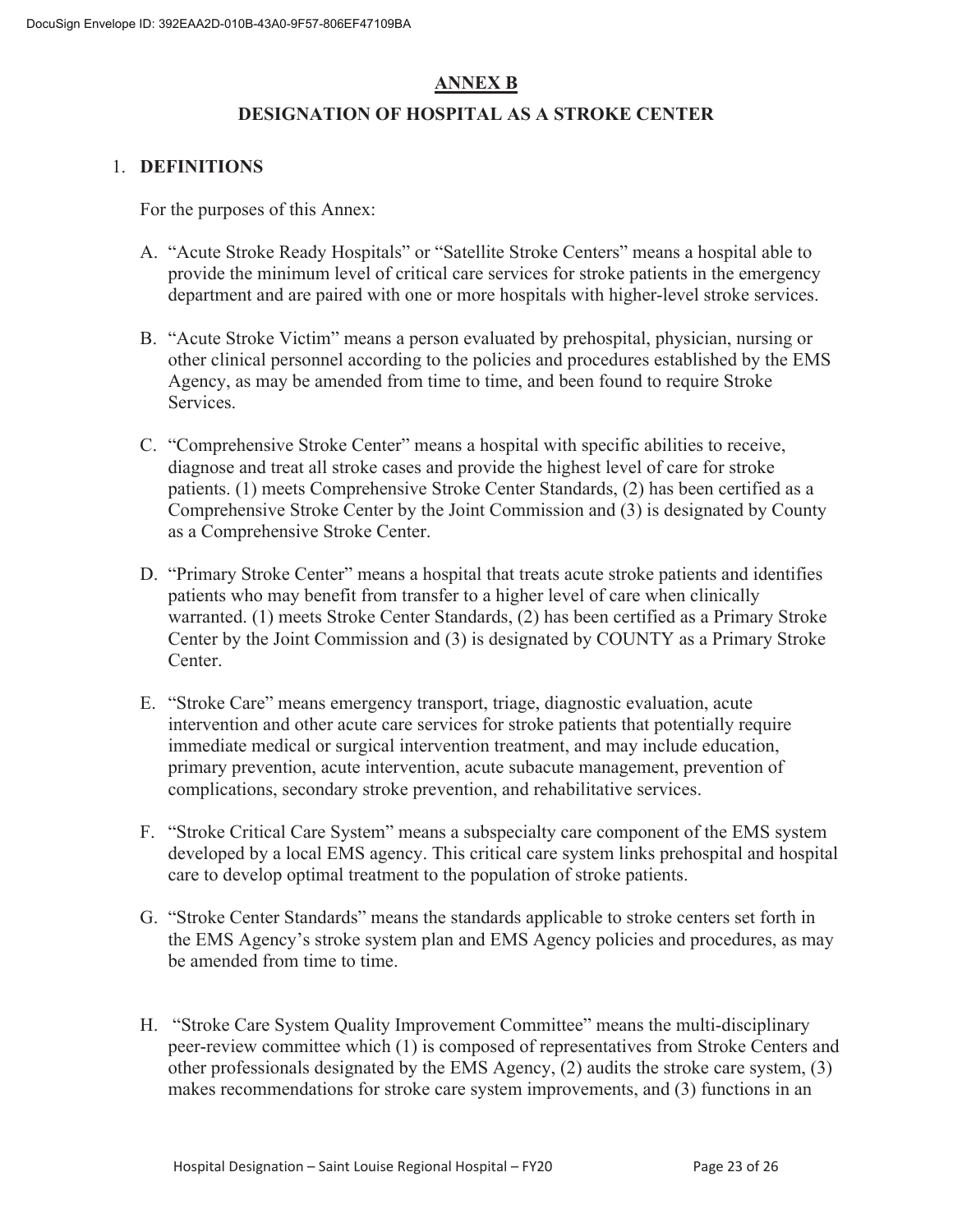advisory capacity on other stroke system issues. Committee members designated by the EMS Agency may include, but are not limited to, stroke medical directors, representatives from other local hospitals, radiologists, neurosurgeons, emergency medicine sub-specialists, stroke program managers, and representatives from ground and flight emergency services providers.

- I. "Stroke Services" means the customary and appropriate hospital and physician services provided by a Stroke Center to acute stroke patients, which, at a minimum, meet Stroke Center Standards.
- J. "Stroke Information System" means the computer information system maintained by each Stroke Center which captures the presentation, diagnostic, treatment and outcome data sets required by the Joint Commission and the Stroke Center Standards.
- K. "Telehealth" means the mode of delivering health care services and public health via information and communication technologies to facilitate the diagnosis, consultation, treatment, education, care management, and self-management of patient's health care while the patient is at the originating site and the health care provider is at a distant site.
- L. "Thrombectomy- Capable Stroke Center" means a primary stroke center with the ability to perform mechanical thrombectomy for the ischemic stroke patient when clinically warranted.

### 2. **DESIGNATION AS A STROKE CENTER**

Subject to the terms and conditions of this Annex and the Hospital Designation Agreement entered into by and between the parties, COUNTY hereby designates HOSPITAL as a Stroke Center, and HOSPITAL hereby accepts such designation.

### 3. **OBLIGATIONS OF HOSPITAL**

- B. HOSPITAL shall provide Stroke Services to any Acute Stroke Victim that comes to the emergency department of HOSPITAL, regardless of the Acute Stroke Victim's ability to pay physician fees and/or hospital costs. For the purpose of this Annex, the phrase "comes to the emergency department" shall have the same meaning as set forth in the Emergency Medical Treatment and Active Labor Act (42 U.S.C § 1395dd) and the regulations promulgated thereunder (EMTALA).
- C. HOSPITAL shall comply with Stroke Center Standards and the Joint Commission Primary Stroke Center Standards. HOSPITAL shall monitor compliance with Stroke Center Standards on a regular and ongoing basis. Documentation of such efforts shall be available to the EMS Agency upon request.
- D. HOSPITAL shall continuously maintain current certification as a Primary and/or Comprehensive Stroke Center by the Joint Commission. HOSPITAL shall provide the EMS Agency with a copy of the certificate issued by Joint Commission within thirty (30) days of receipt of the certificate; and shall provide the EMS Agency with evidence of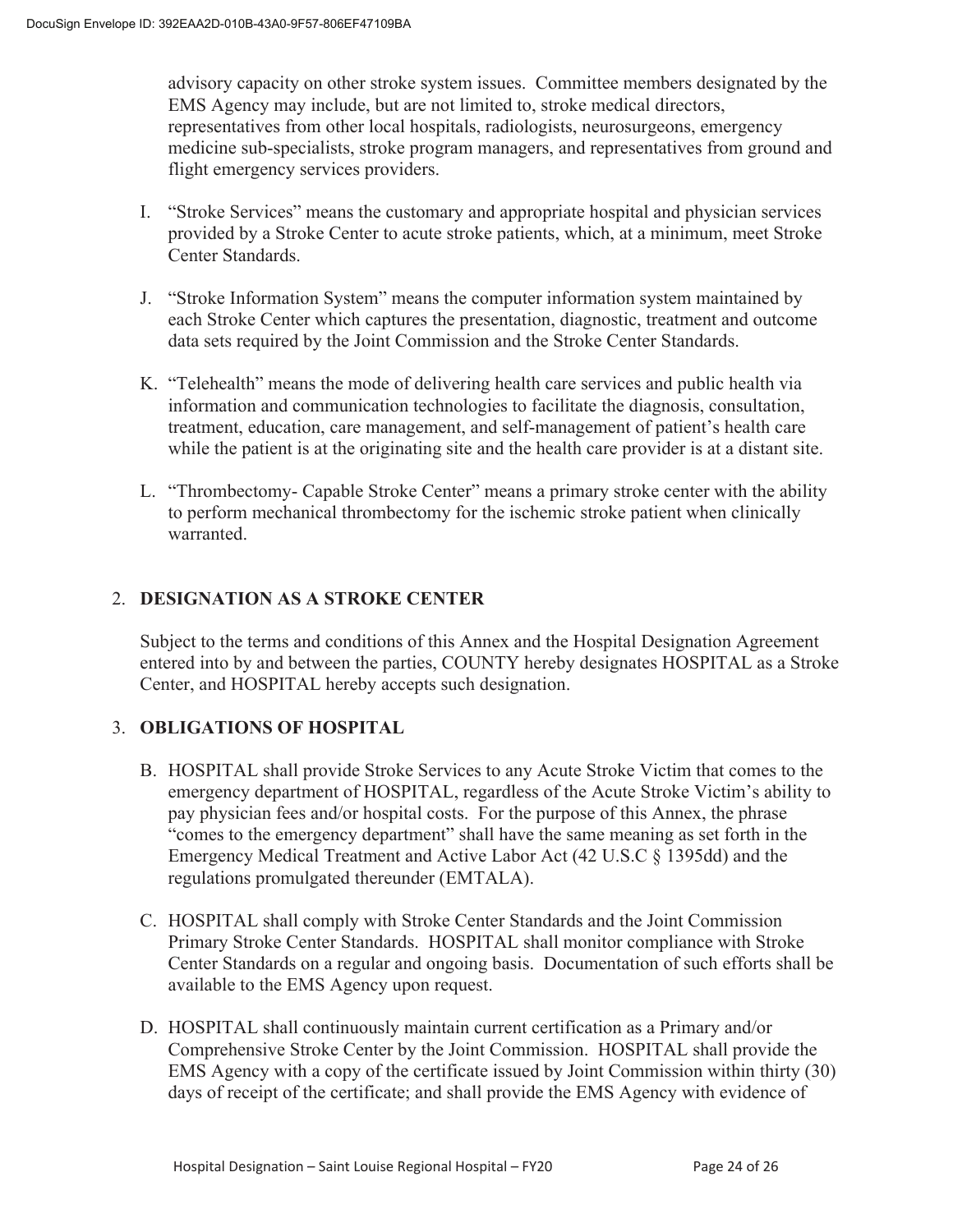continuing Joint Commission certification as a Primary and/or Comprehensive Stroke Center not less than thirty (30) days prior to the expiration of the current certificate.

- E. HOSPITAL shall notify the EMS Agency, in writing, within twenty-four (24) hours of any failure to meet Stroke Center Standards and take corrective action within a reasonable period of time to correct the failure.
- F. HOSPITAL shall maintain a designated telephone number to facilitate rapid access to an on-site physician for consultation with community physicians and other providers regarding care and transfer of Acute Stroke Victims.
- G. HOSPITAL shall actively and cooperatively participate as a member of the Stroke Care System Quality Improvement Committee, and such other related committees that may, from time to time, be named and organized by the EMS Agency.
- H. HOSPITAL shall maintain a Stroke Information System and submit Stroke Information System data to EMS Agency from AHA GWTG or equivalent (i) no less than quarterly and (ii) anytime upon request by the EMS Agency. HOSPITAL shall, at a minimum, collect and maintain the data specified in the Stroke Receiving Center Standards unless additional data points are adopted by the Stroke Care System Quality Improvement Committee.

### 4. **OBLIGATIONS OF THE EMS AGENCY**

- A. The EMS Agency will provide, or cause to be provided to HOSPITAL and/or the Stroke Care System Quality Improvement Committee, prehospital system data related to stroke care.
- B. The EMS Agency, in collaboration with the Stroke Care System Quality Improvement Committee, will strive to optimize the overall effectiveness of the Stroke Care System and its individual components through the development of performance measures for each component and for the system function as a whole (both process and outcomes measures) and by employing continuous quality improvement strategies and collaboration with stakeholders.